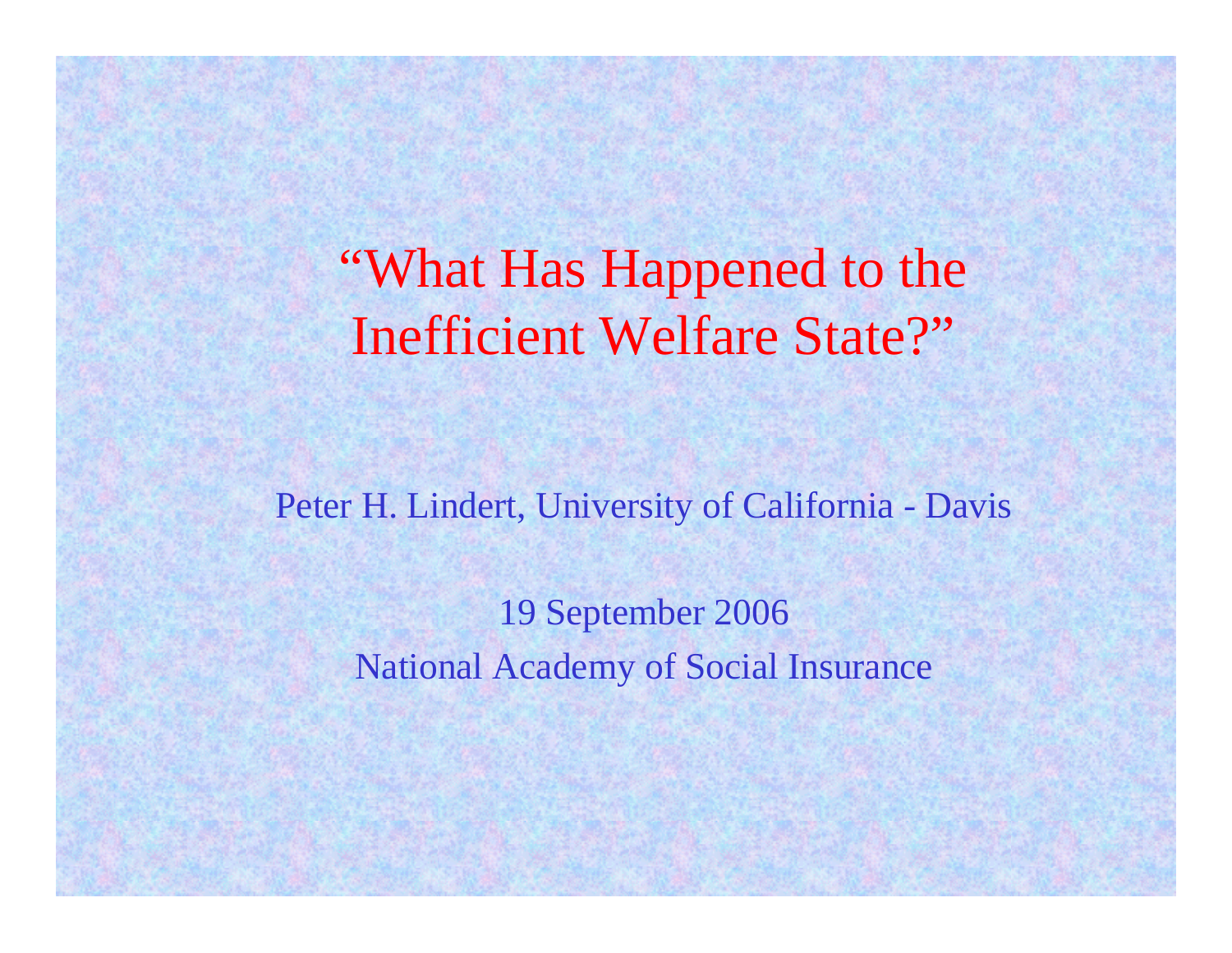# Six conclusions:

(1) The welfare state is not an endangered species. There is no "race to the bottom." (2) The "free lunch puzzle:" OECD experience shows that the real-world welfare state package delivers a "free lunch:" longer life and more equality with no loss of GDP. How can this be?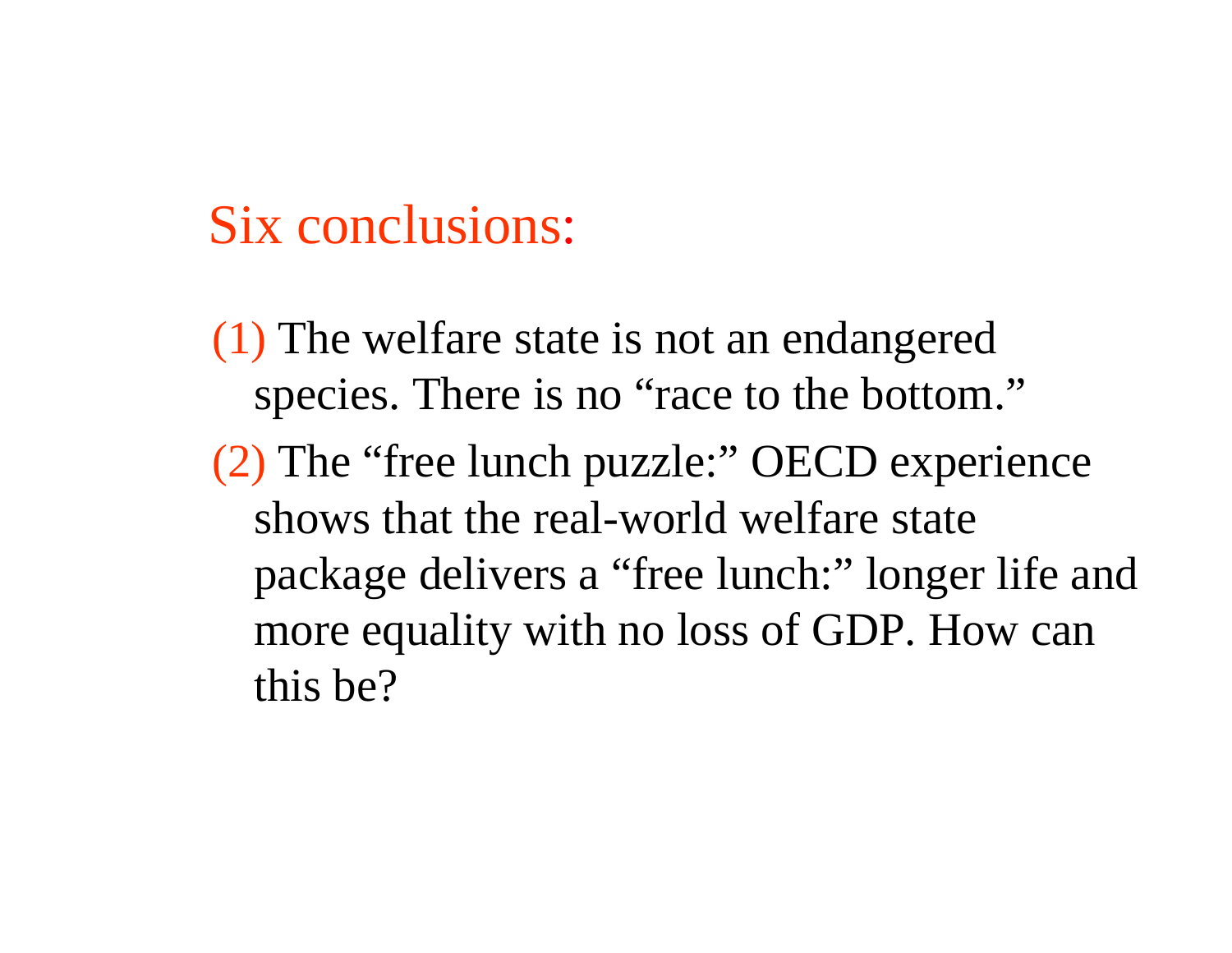(3) To add to the puzzle, there are several policy realms where the US reliance on competitive markets seems superior to West European practice (NB: West Europe, not welfare states).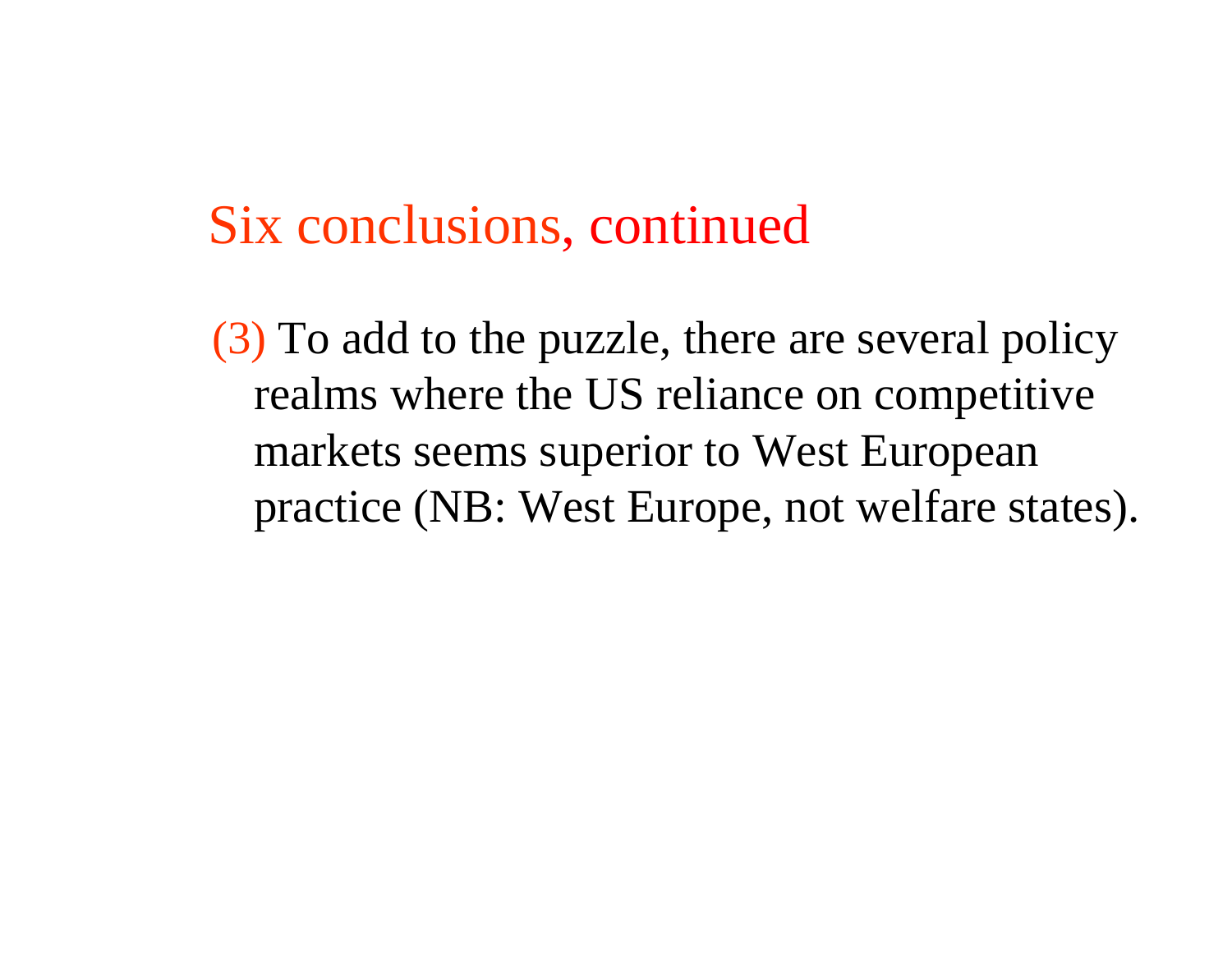- (3), continued -- But those European mistakes are --
- •• not due to the safety nets for the poor, the sick, and the elderly; but instead consist mainly of
- •• protections against competition, such as job protection laws, over-regulation, etc.
- •• These problems are severe in the Mediterranean, France, Belgium, not the North.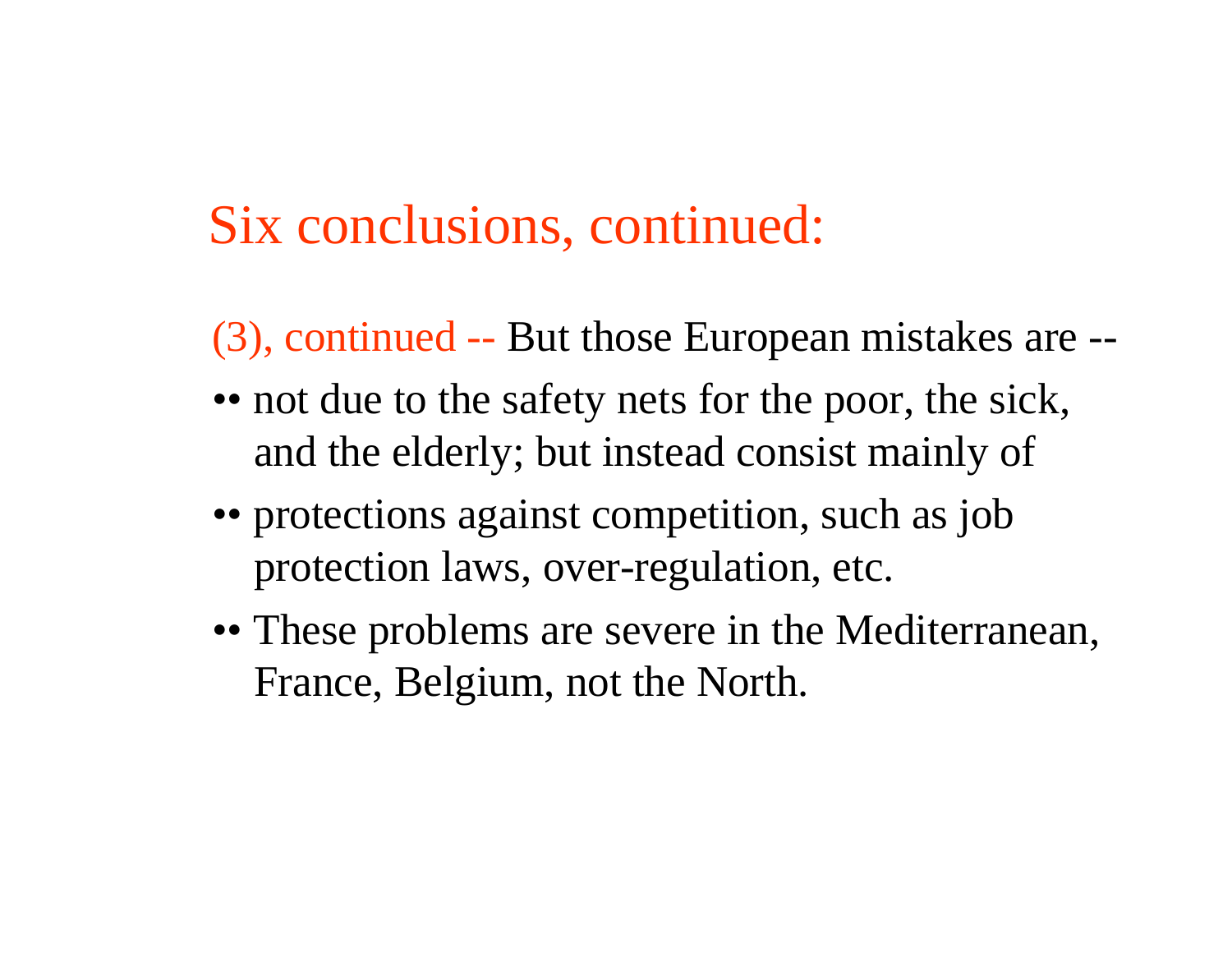- (4) Advantage welfare states:
- Better tax mix,
- investment in mothers' careers,
- health insurance and health care,
- government that's harder to buy, and
- *perhaps* ALMP.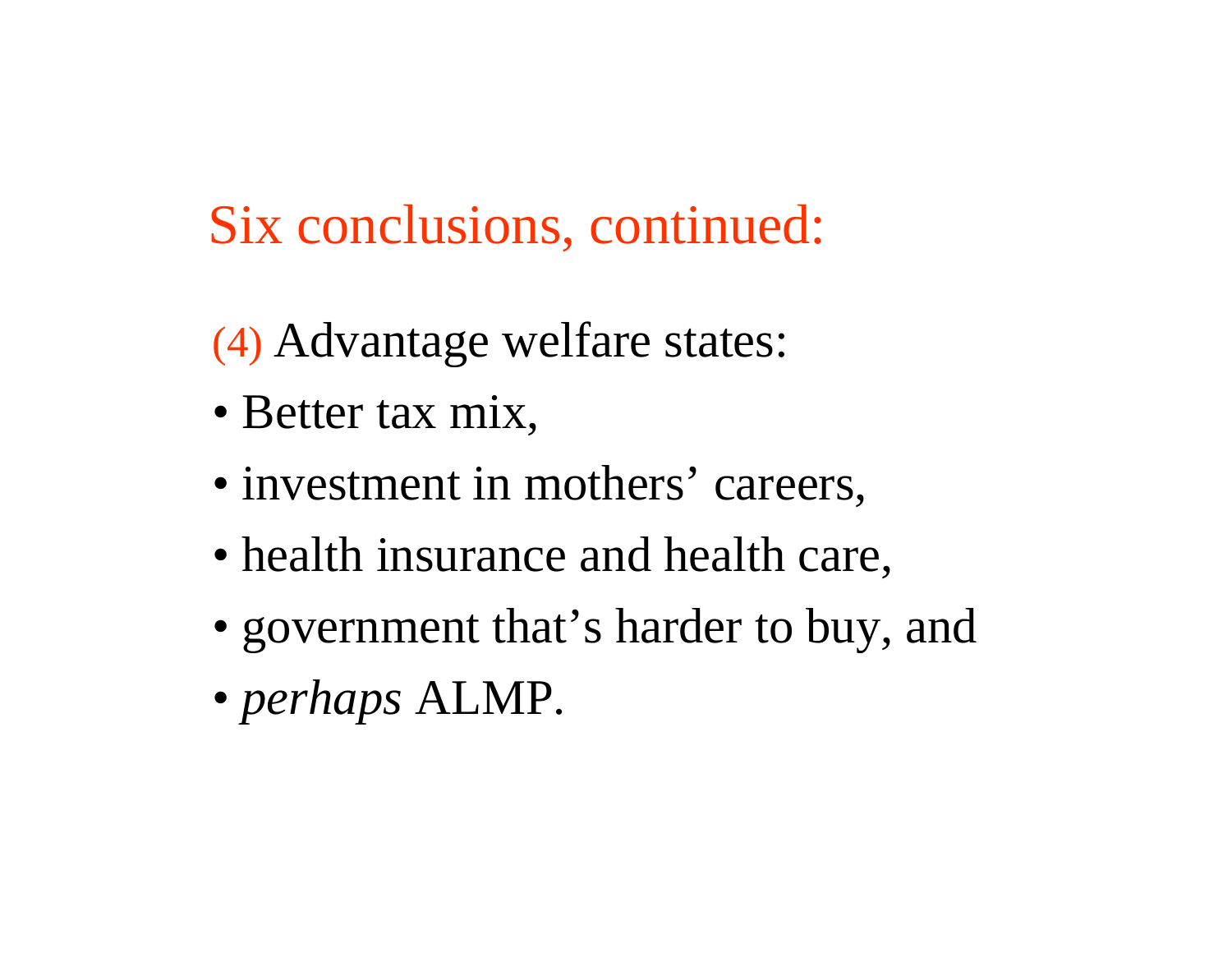- (5) What about the coming pension crisis? OECD experience in 1980s and 1990s showed how public programs will probably be adjusted in the 21st century:
	- Less support per elderly person, but no change in tax share and no cuts in real absolute pensions.
	- Changes must be made to balance budgets, though there might not be any effect on GDP.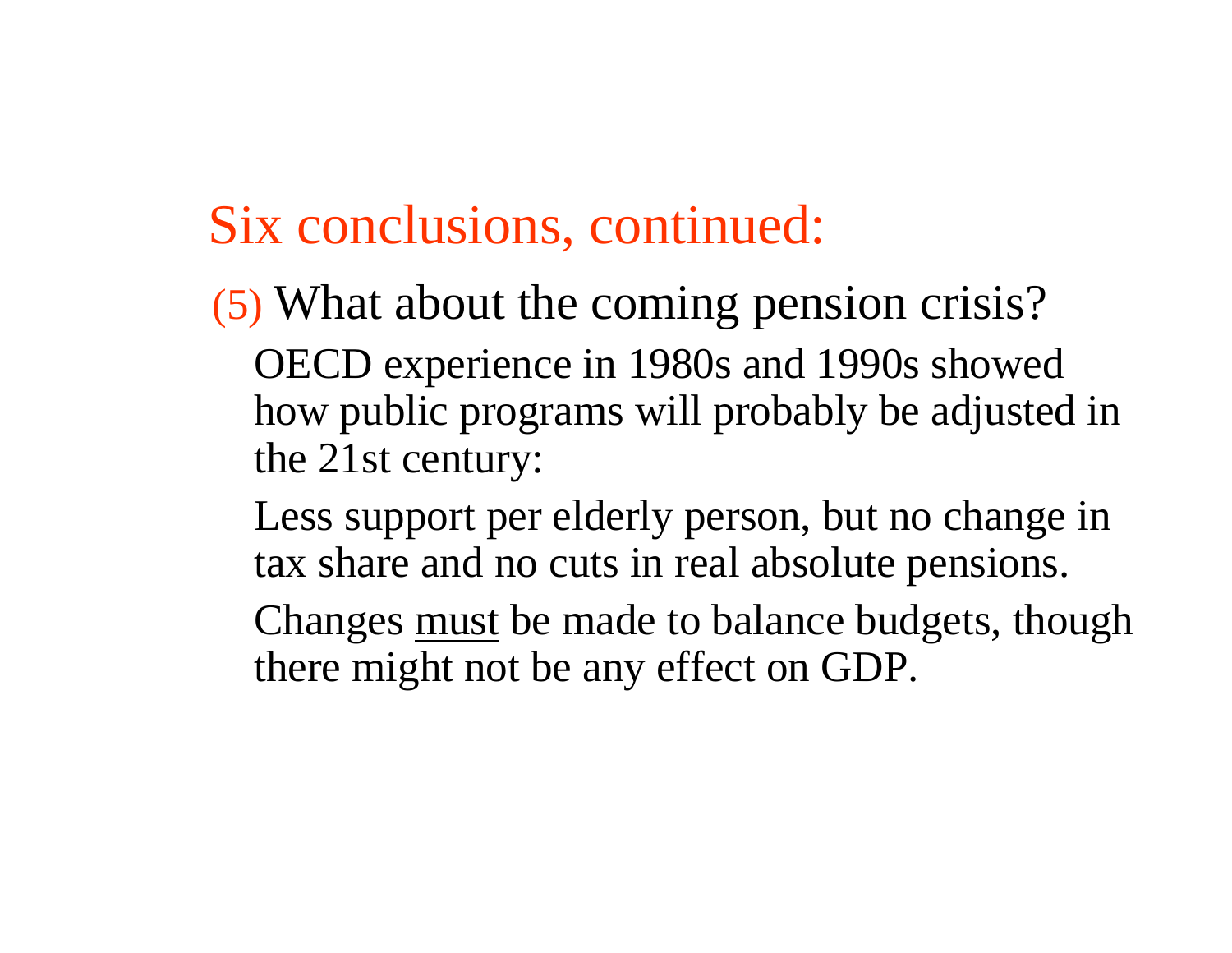(6) The "trade-off" between equality and efficiency is false. Every country in the world can both improve equality and improve efficiency.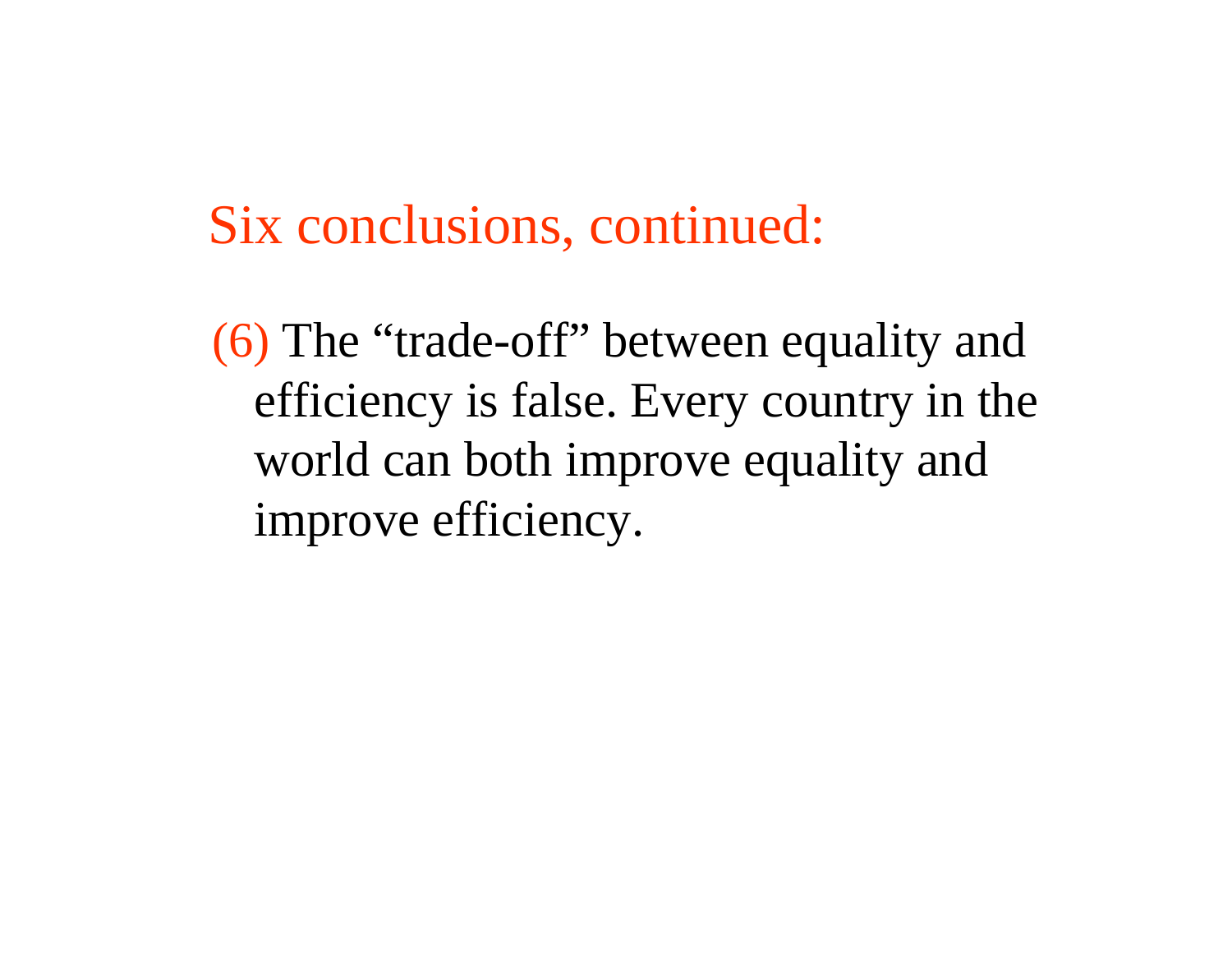# Some definitions used here:

Social transfers = these kinds of tax-based government spending:

- basic assistance to poor families;
- unemployment compensation;
- public pensions (excluding those for government and military employees);
- public health expenditures; and
- housing subsidies.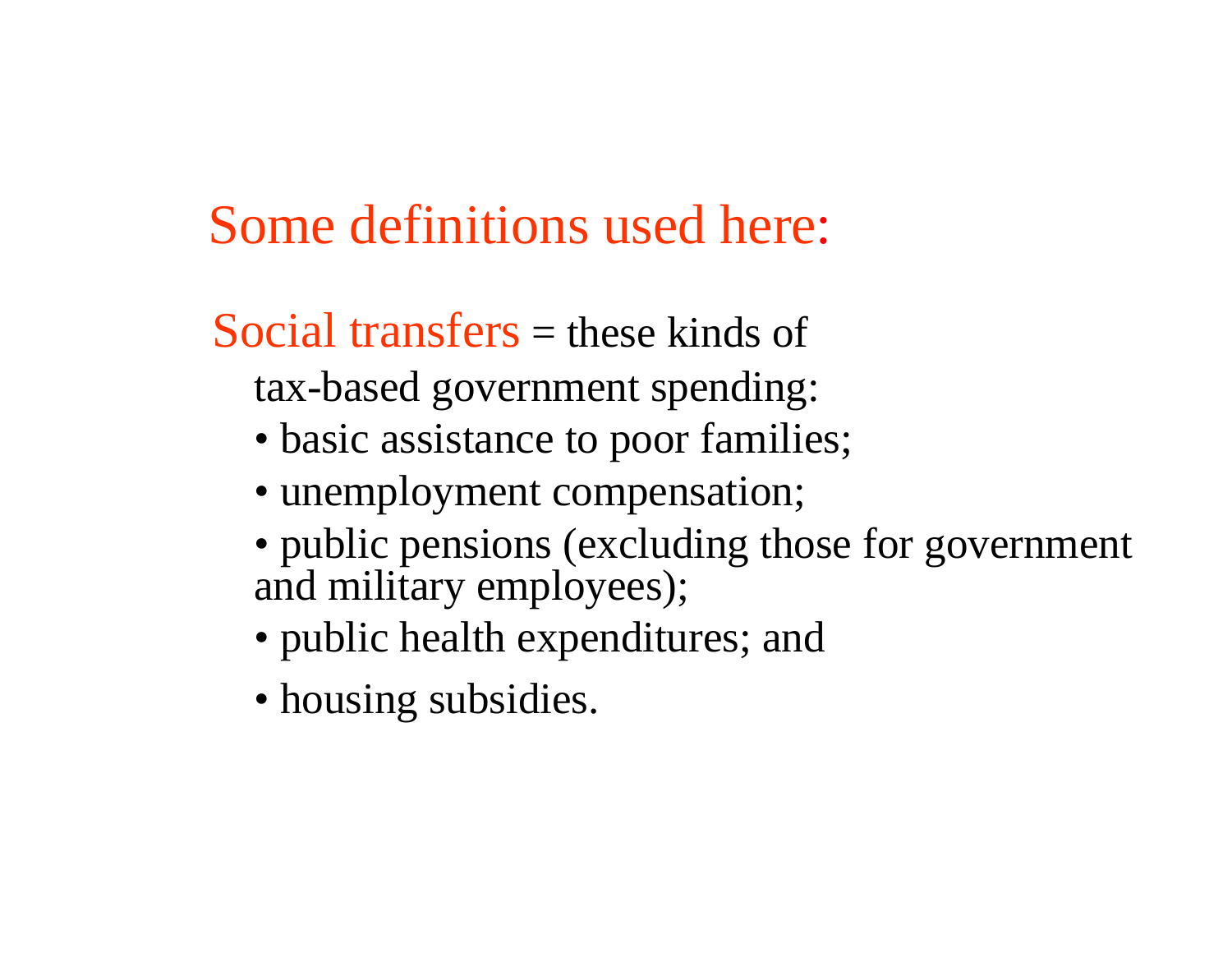Some definitions used here, continued:

Welfare state  $=$  these social transfers exceed 20% of GDP, in a democracy.

(Public education is excluded here, and is studied separately.)

(Anti-market policies are also excluded here.)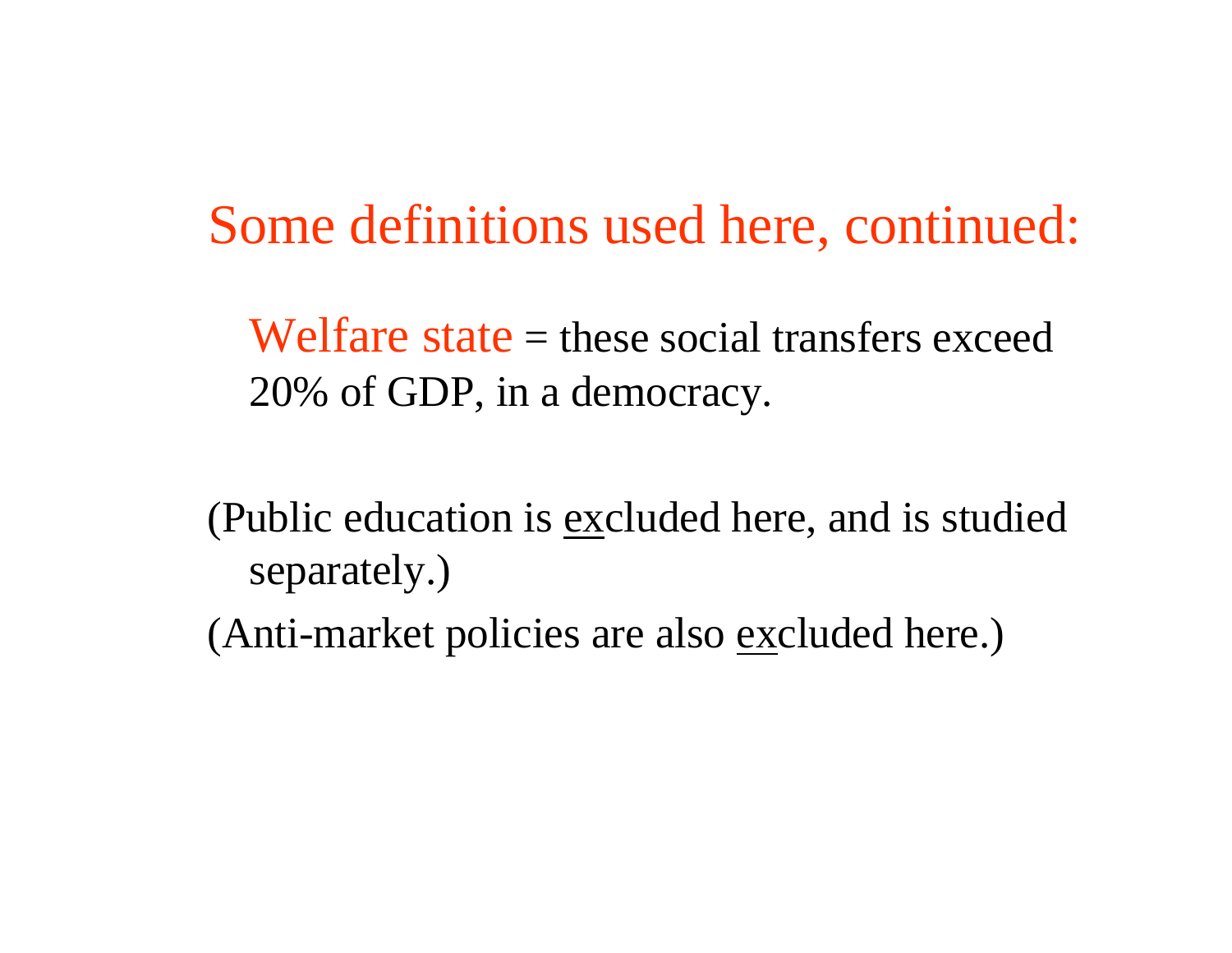Little change in the welfare-state club since 1980:

- Using social transfers/GDP=20% as a crude border of the welfare state, the number of welfare states has been stable or rising since 1980.
	- Г **Ireland dropped out, Switzerland joined** in.
	- П In Eastern Europe, the Czech Republic, Poland, and perhaps Hungary have become democratic welfare states.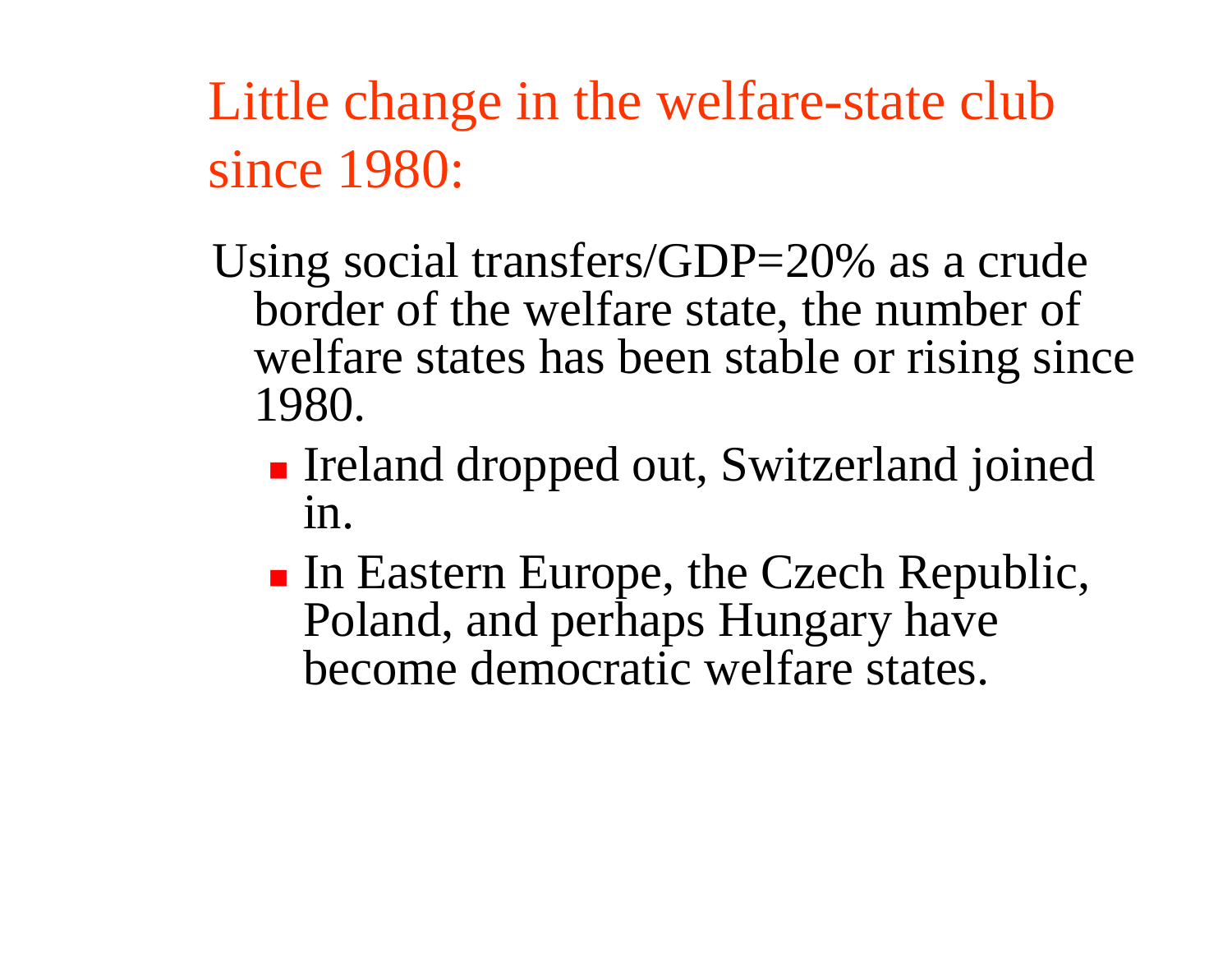The free lunch puzzle: OECD experience shows no negative effective of greater social transfers on GDP.

- So said most past estimates.
- So say my estimates, which introduce some statistical improvements.

(See *Growing Public*, Volume 2, and data in http//www.econ.ucdavis.edu/faculty/ fzlinder)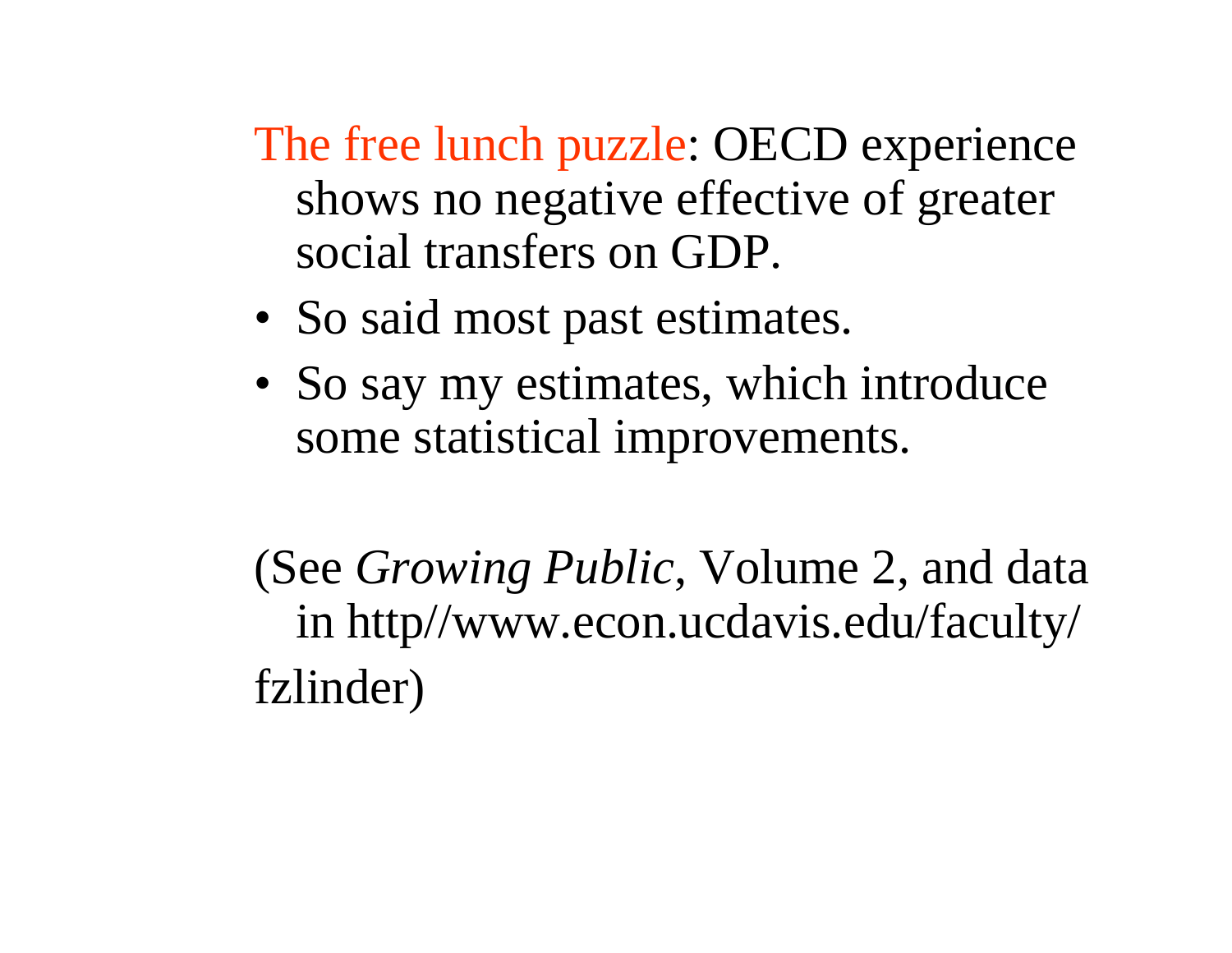There are good reasons for this result.

(a) Real-world welfare states did not commit the blunders we so often imagine.

(b) Rather, all countries make policy mistakes, and West Europe's mistakes do not center on the welfare state.

Let's add to the puzzle temporarily by turning first to economic policy areas where the US free market approach looks more efficient.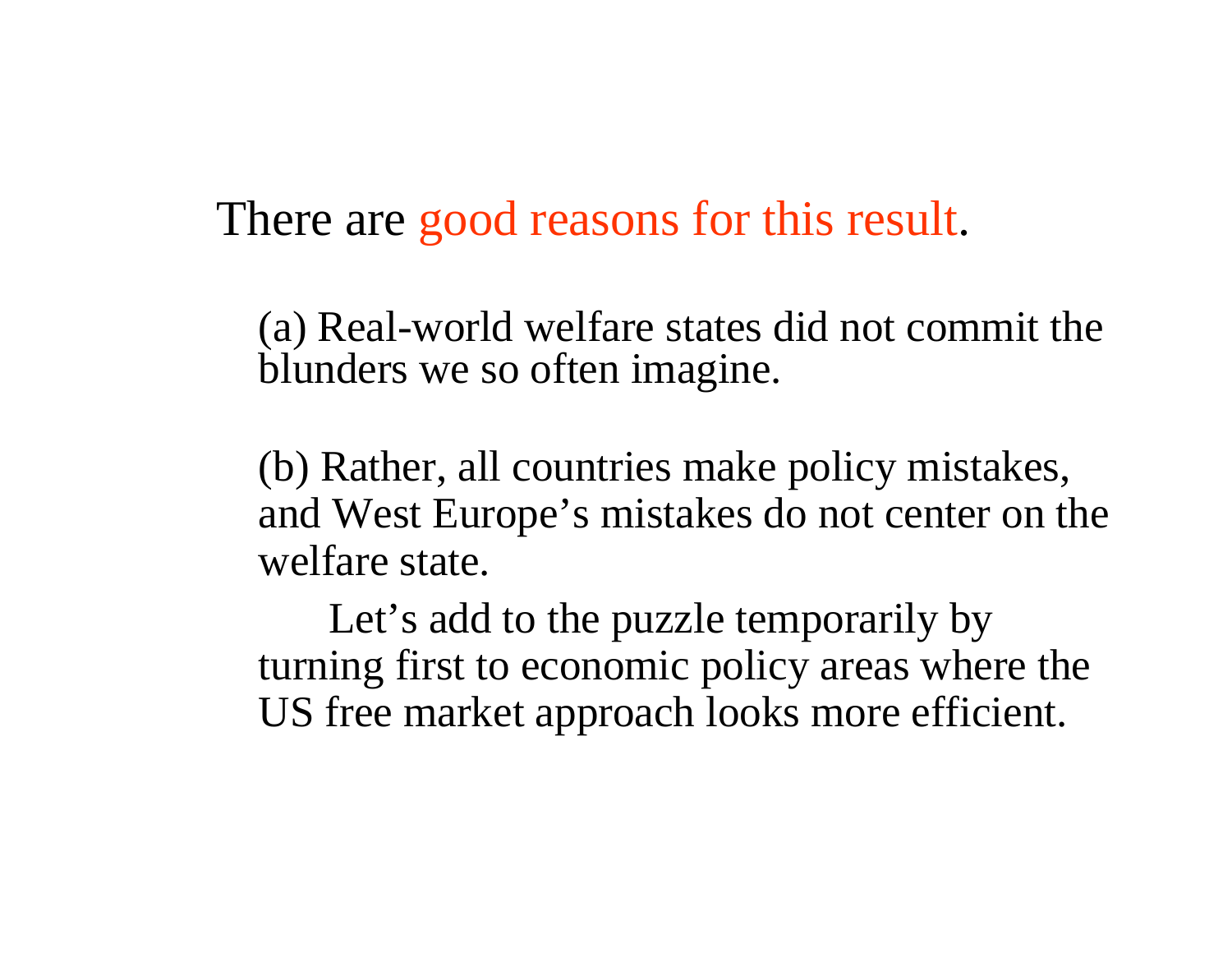Advantages of U.S.A., over Western and Southern Europe –

- competition in higher education.
- competition in main product markets.
- Western and Southern Europe's other barriers to competition, especially employee protection laws (EPLs), and product overregulation. EPLs protect jobs of senior males at the expense of career development for youths and women.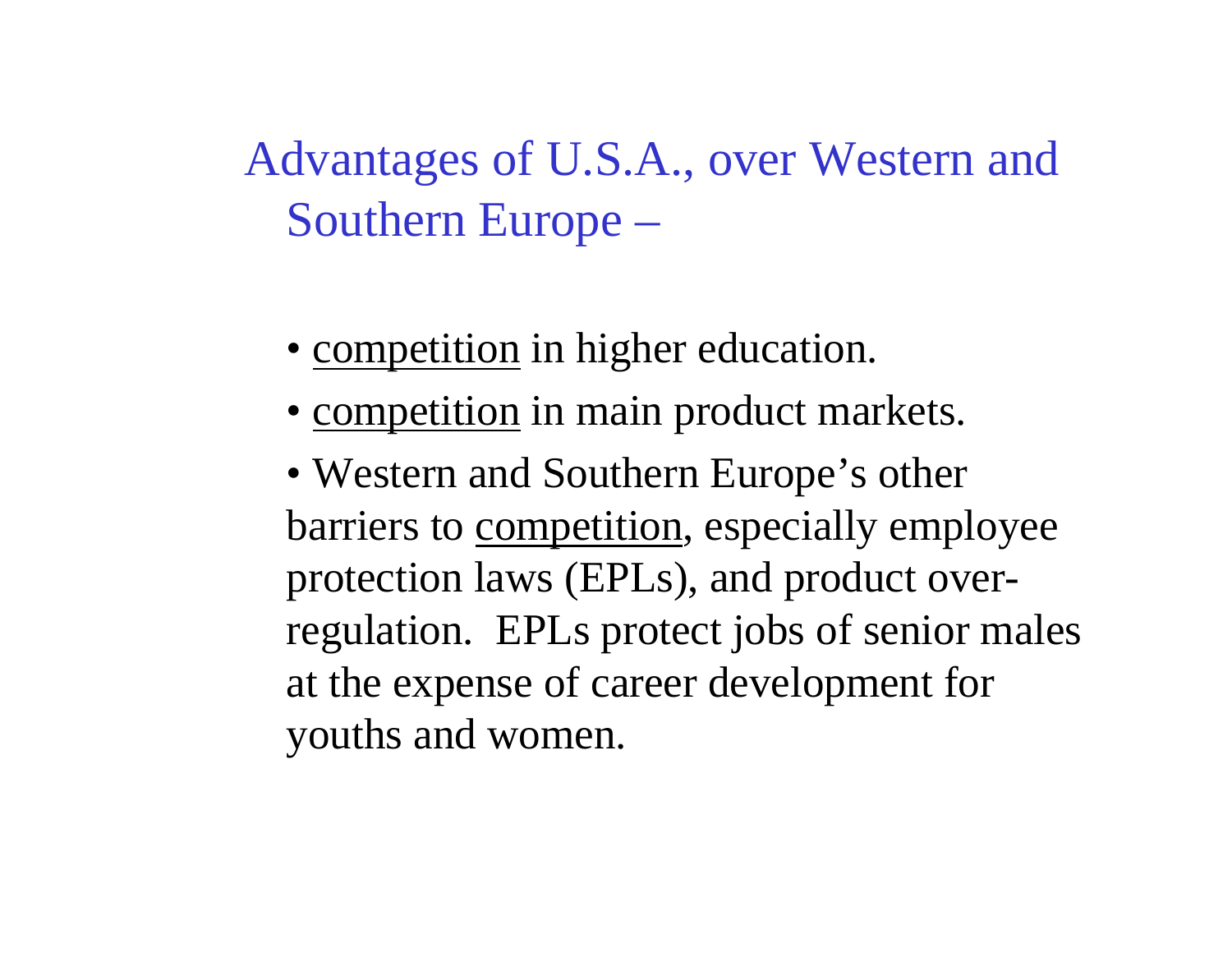#### Figure 1. The Restrictiveness of Product-Market **Regulations, 1975 - 2001**

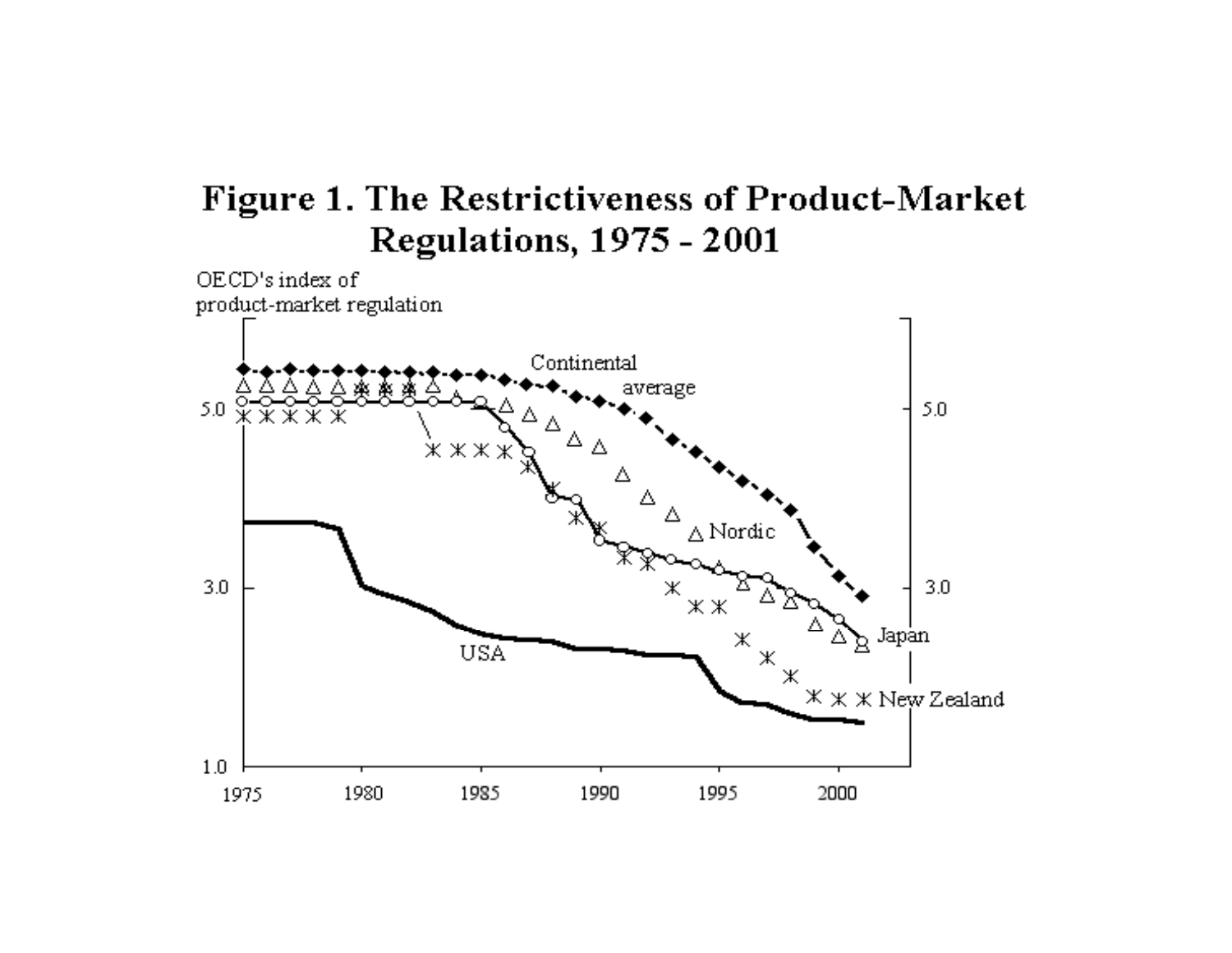EPLs have raised the Unemployment rate for youth, delaying careers.

| In 2002,       | <b>EPL</b> strictness | $U$ youth / $U$ men |
|----------------|-----------------------|---------------------|
| Greece         | 3.8                   | 4.2                 |
| Italy          | 3.3                   | 3.8                 |
| Ireland        | 1.3                   | 1.7                 |
| <b>Denmark</b> | 1.6                   | 1.6                 |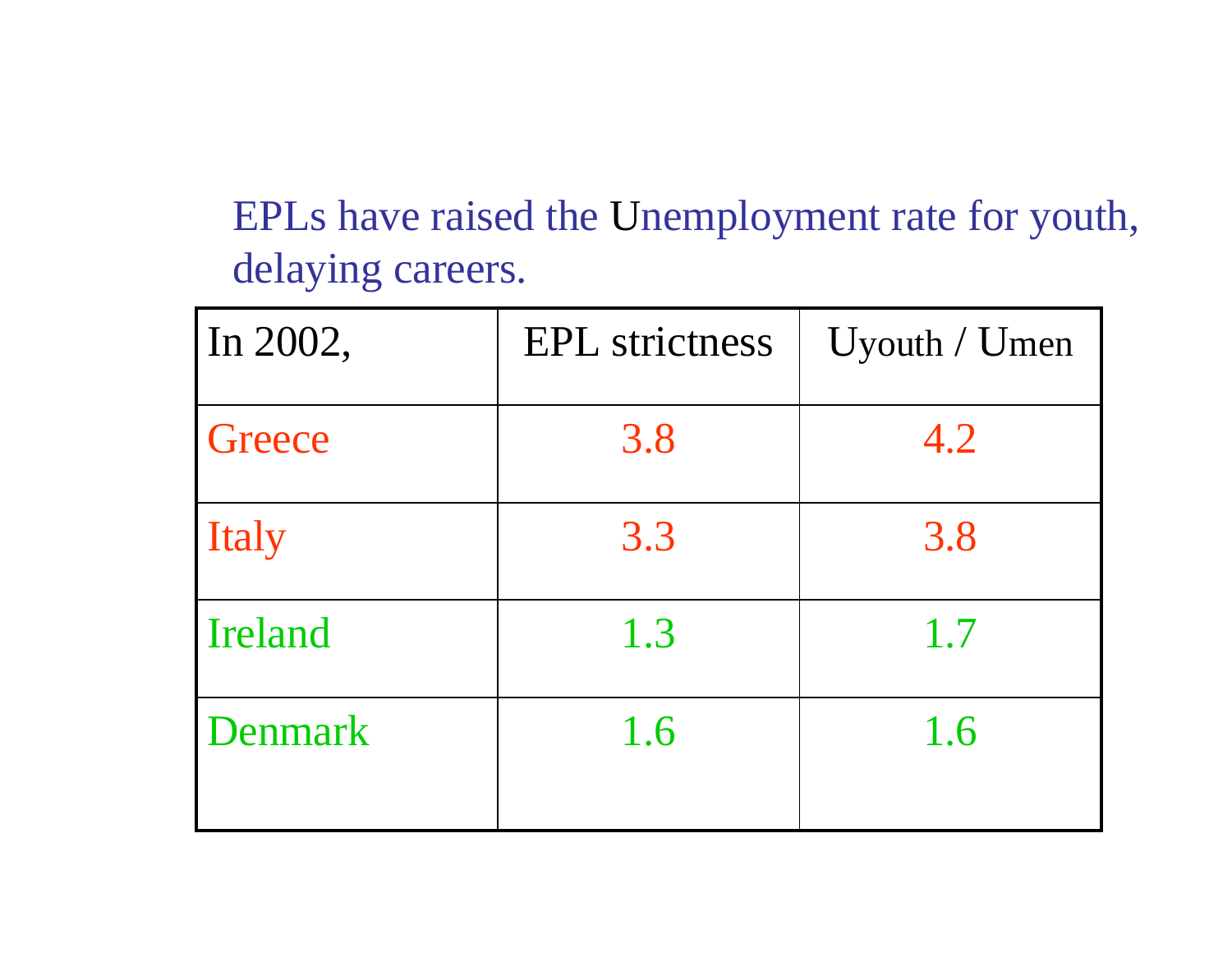### Women experience similar career delays:

| In 2002,       | <b>EPL</b> strictness | $U$ women / $U$ men |
|----------------|-----------------------|---------------------|
| Greece         | 3.8                   | 2.4                 |
| Italy          | 3.3                   | 1.8                 |
| Ireland        | 1.3                   | 0.8                 |
| <b>Denmark</b> | 1.6                   | 1.2                 |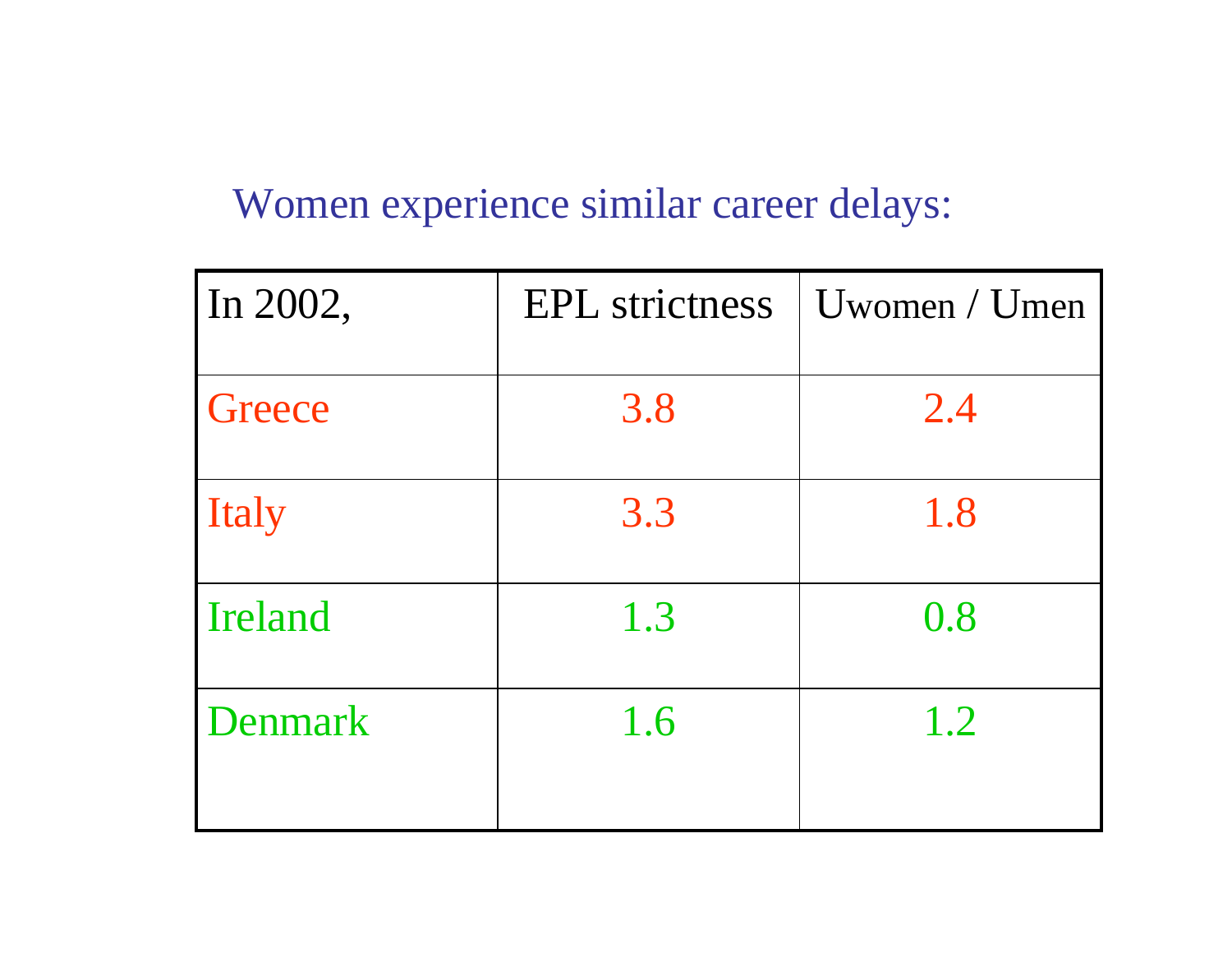Who discourages the poor from working?

Doesn't Europe's more generous unemployment compensation cut work? Yes, it does.

So said a rich past literature, and my estimates agree.

Yet the effects on GDP are small.

And offsetting the negative effect of basic unemployment comp are some interesting counter-currents on work incentives.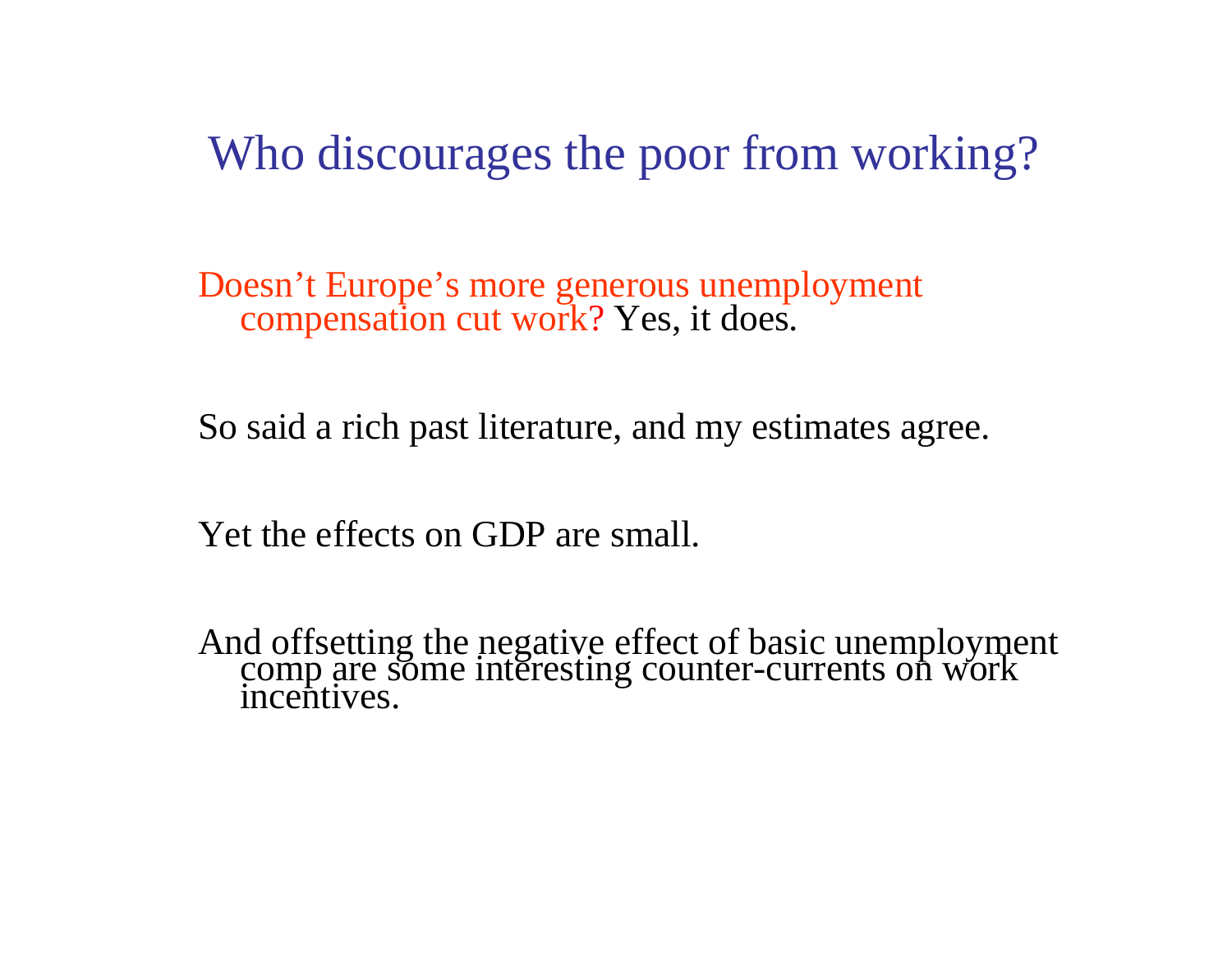. The politicized discussion of work incentives for the poor has missed a work disincentive experiment in the low-budget countries.

#### **Exam Question #1**

- In which case was a poor single mother given the <u>least</u> incentive to get a job?
	- (a) U.S.A. under Reagan
	- (b) U.S.A. under Clinton
	- (c) Britain under Tony Blair
	- (d) Sweden's welfare state today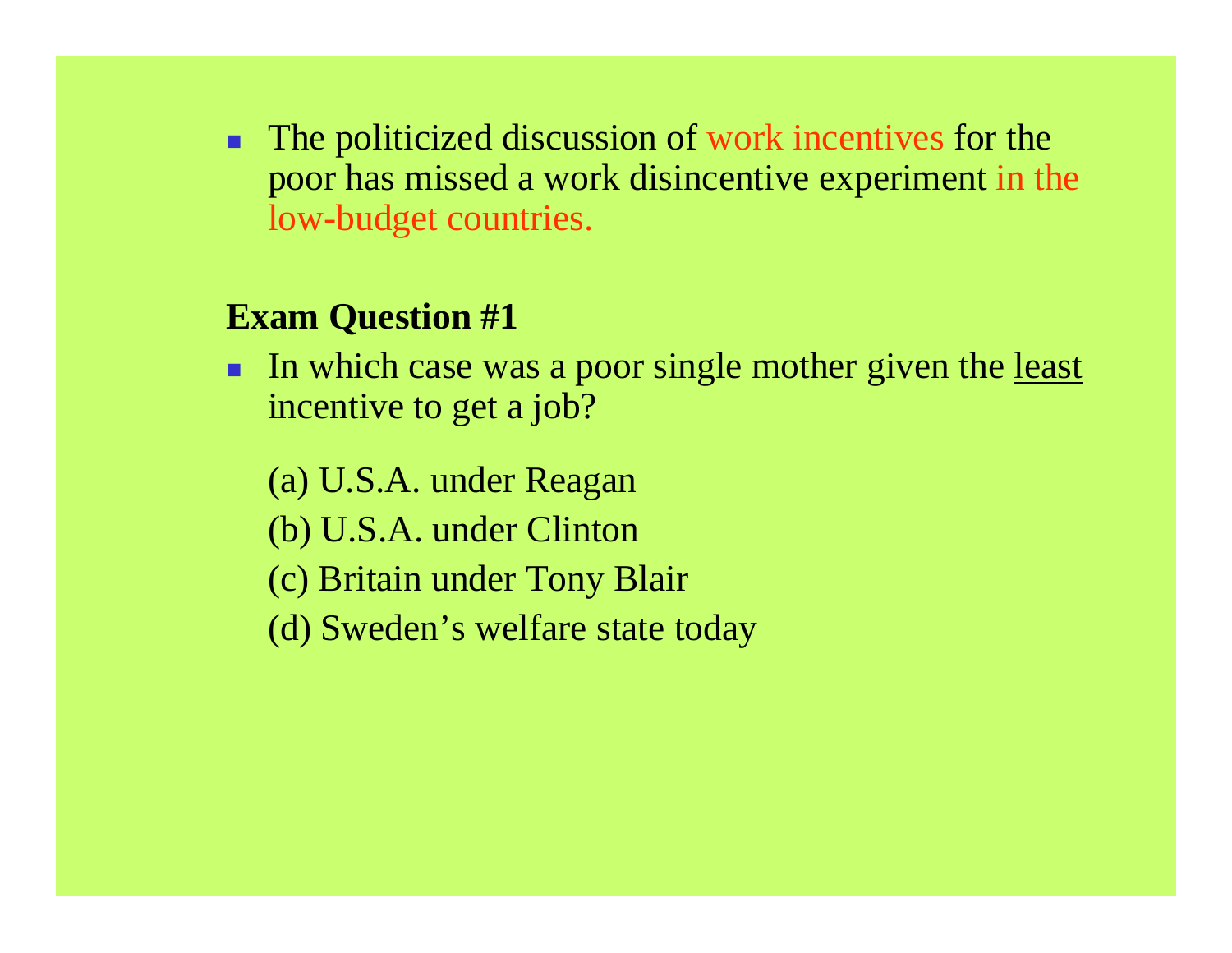. The politicized discussion of work incentives for the poor has missed a work disincentive experiment in the low-budget countries.

#### **Exam Question #1**

- In which case was a poor single mother given the <u>least</u> incentive to get a job?
	- (a) U.S.A. under Reagan (yes, under Johnson + Reagan)
	- (b) U.S.A. under Clinton
	- (c) Britain under Tony Blair
	- (d) Sweden's welfare state today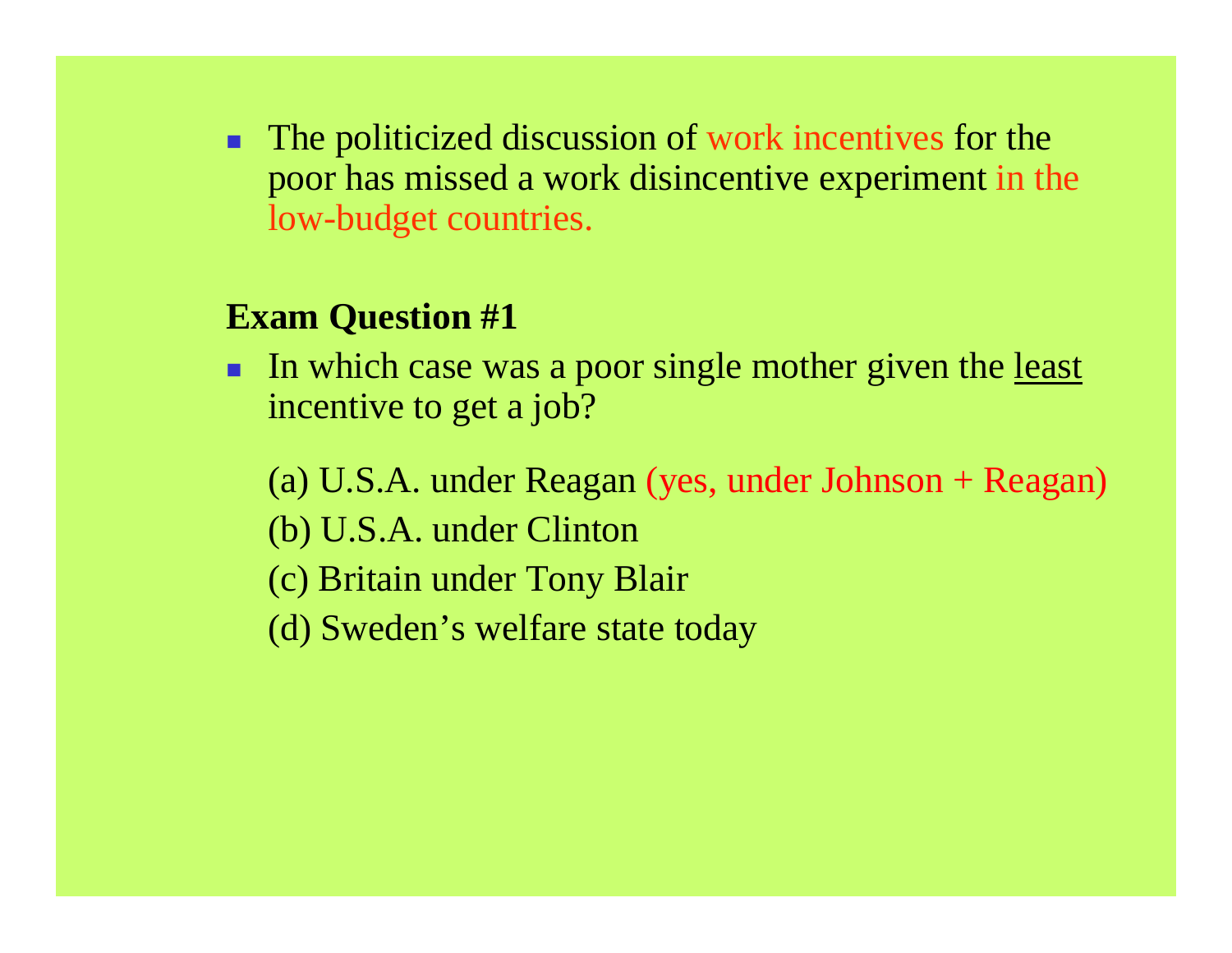Which institutions deserve the credit for the drop in US welfare case load? EITC? Tough love of the 1996 reform? Macro-economy?

EITC definitely raised work participation, though it cut hours somewhat (Eissa-Hoynes 2006). This feature caused imitation of EITC in UK, France. Both EITC and the 1996 toughness helped, says Blank (2000, 2002).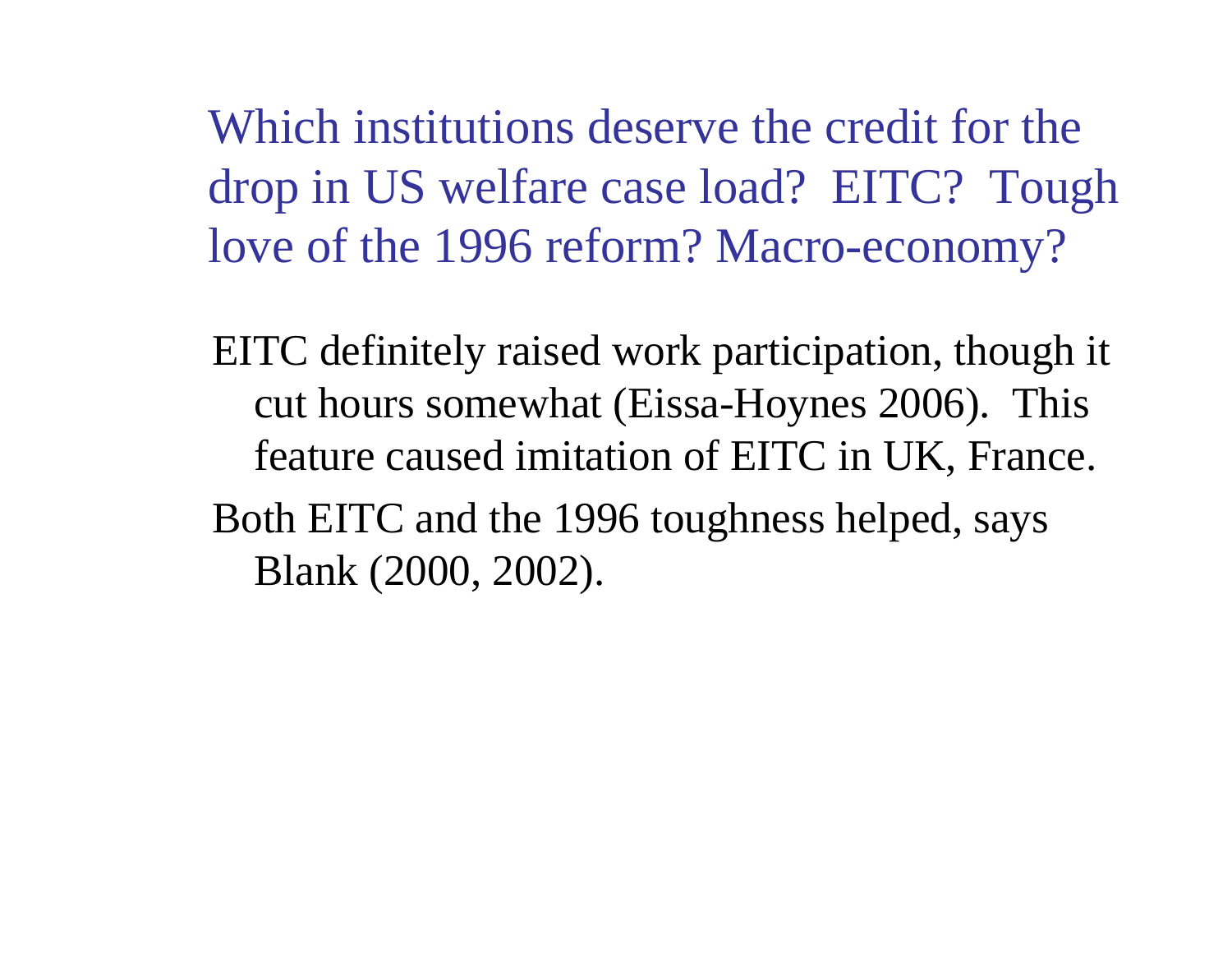Who has a more pro-growth mix of taxes?

### **Exam Question #2**

Which of the following tax rates is **not** higher in big-government welfare states than in the US?

- (a) tax rate on corporations, capital, and top property incomes
- (b) tax rate of labor income
- (c) tax rate on general consumption

(sales tax, for example)

(d) sin taxes (on tobacco, alcohol, gasoline)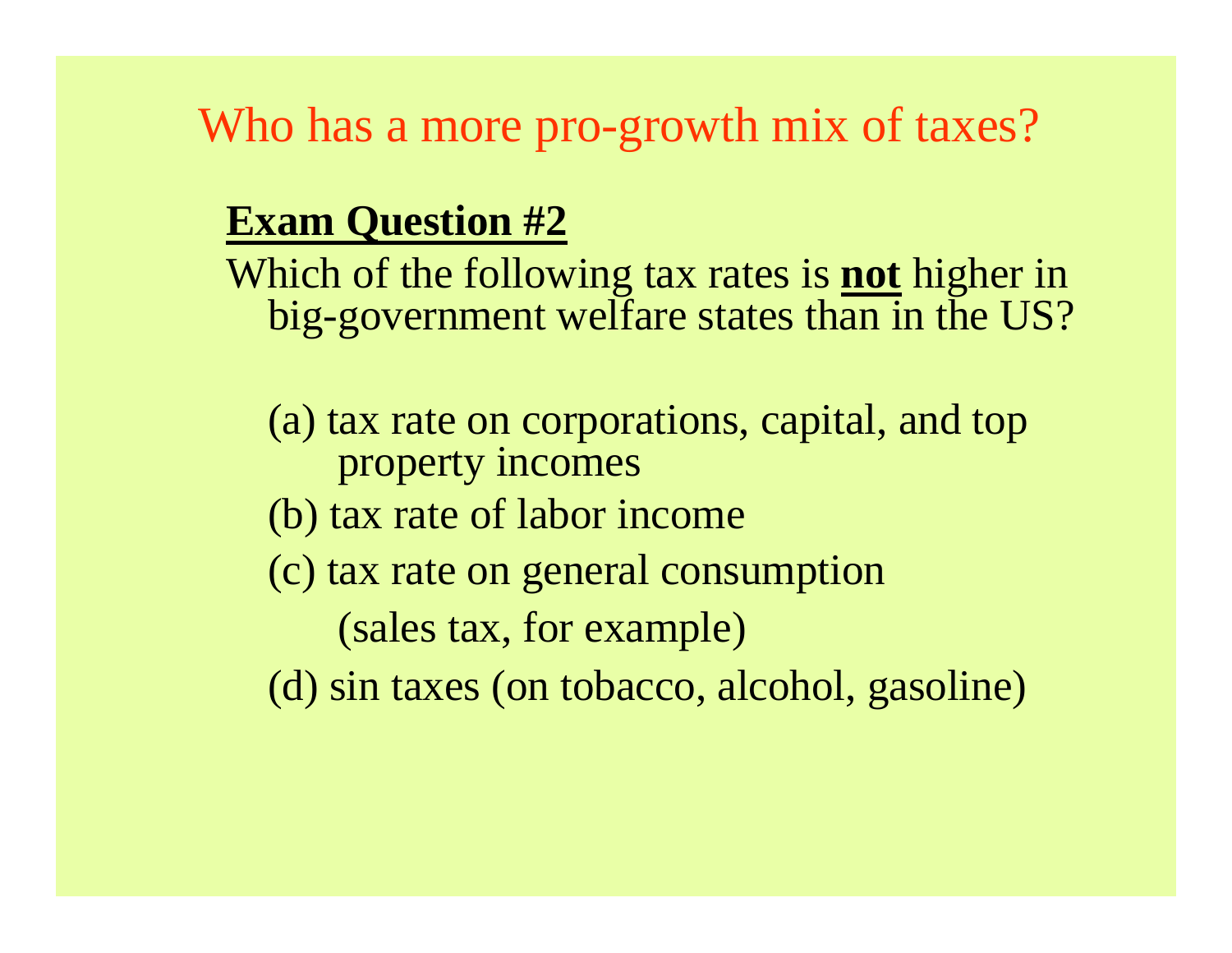Who has a more pro-growth mix of taxes?

### **Exam Question #2**

Which of the following tax rates is **not** higher in big-government welfare states than in the US?

- (a) tax rate on corporations, capital, and top property incomes ( $\le$  correct answer)
- (b) tax rate of labor income
- (c) tax rate on general consumption

(sales tax, for example)

(d) sin taxes (on tobacco, alcohol, gasoline)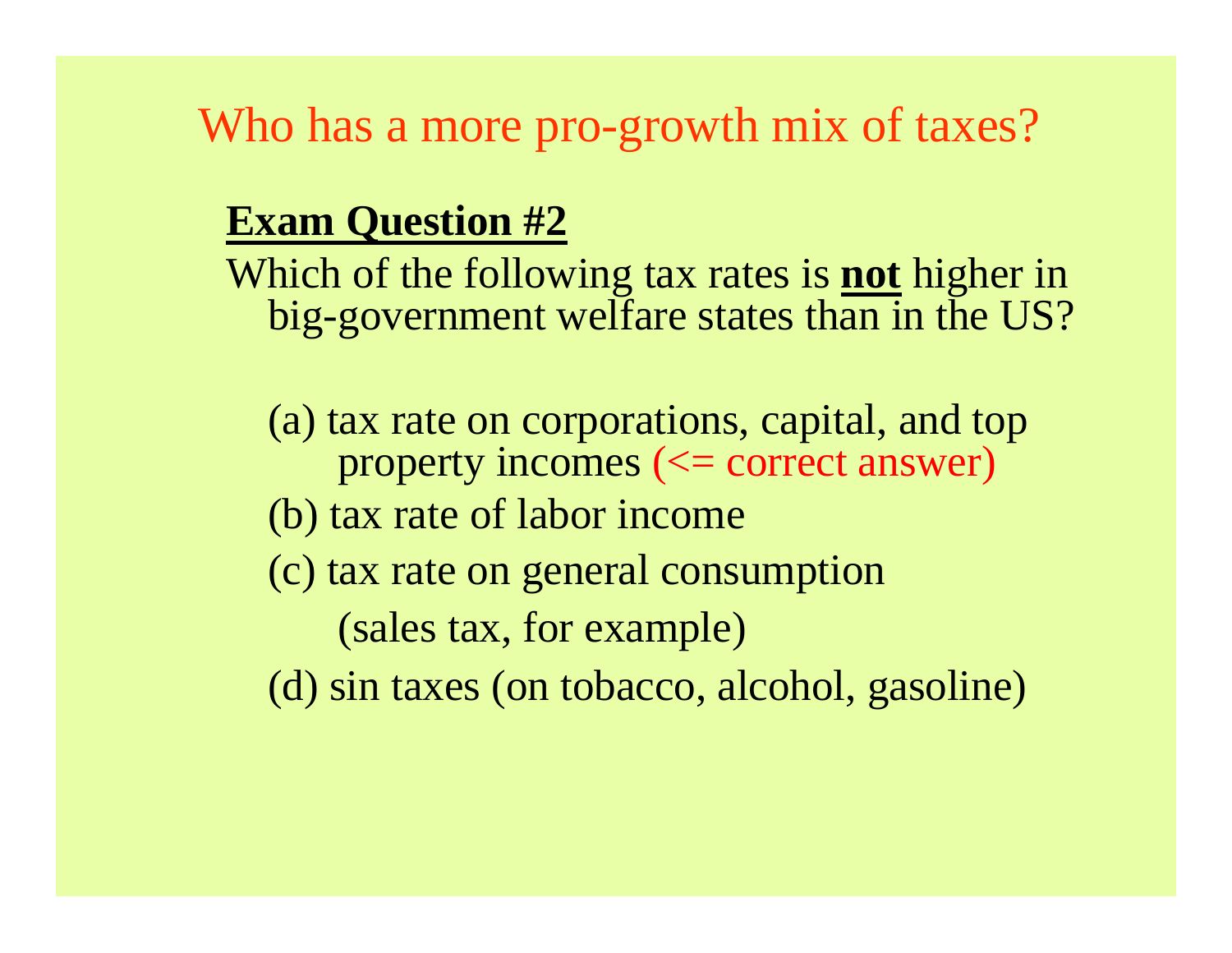### Other GDP effects of social policies

Advantages of welfare states over USA include --

- Above all, public health: US health insurance has more bureaucracy, higher administrative costs, saves fewer lives. US is trapped by its history: health care is tied to your job, Medicare shifts too much care from the young to the old, and prices are not controlled.
- Support for mothers' careers in Northern Europe.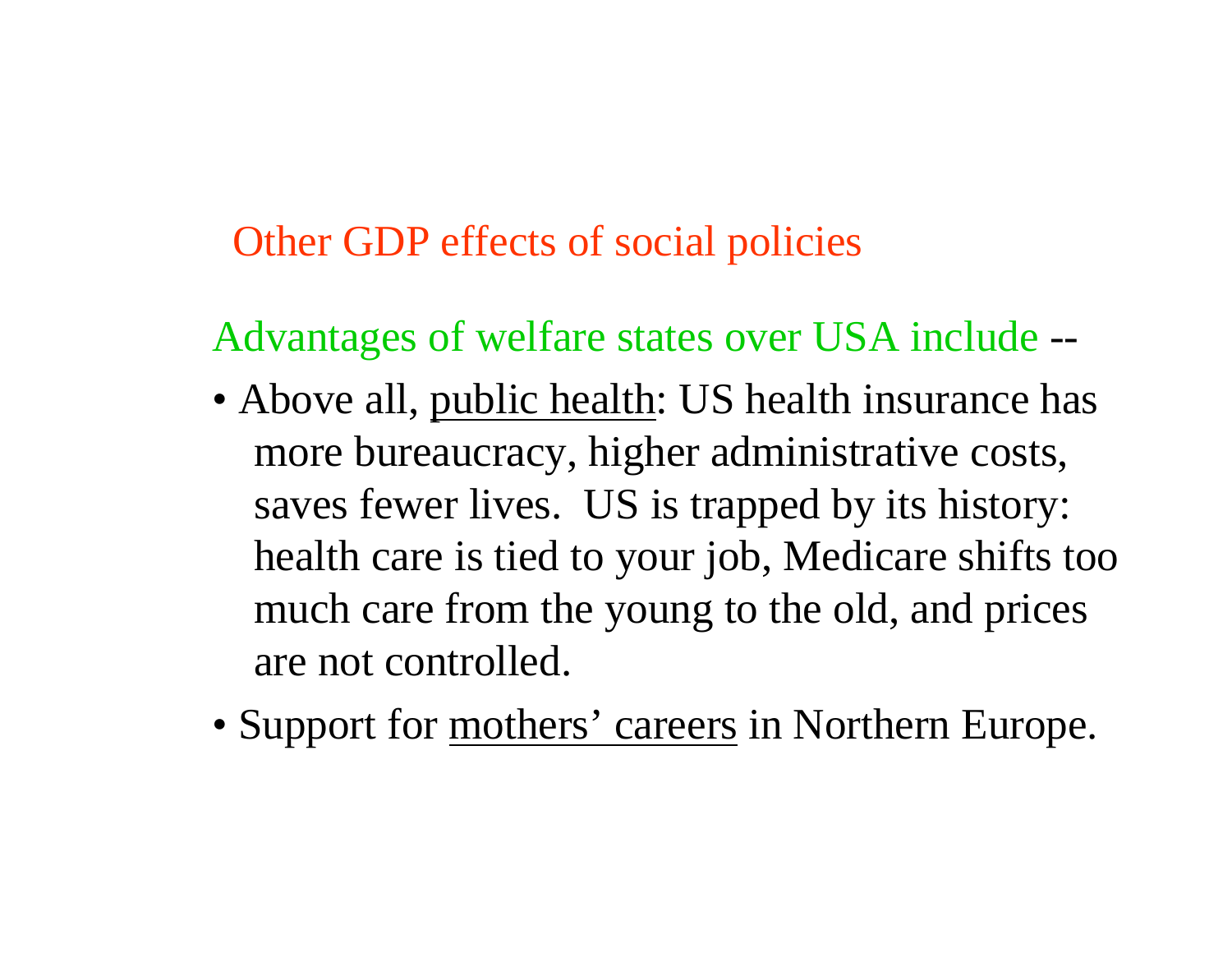Other GDP effects of social policies, continued

Advantages of welfare states over USA, continued --

- Support for mothers' careers in Northern Europe.
- Cleaner government (see Transparency International, and even the freedom indexes)
- *Maybe* ALMP (active labor market policy for the unemployed). This is tough to test, though.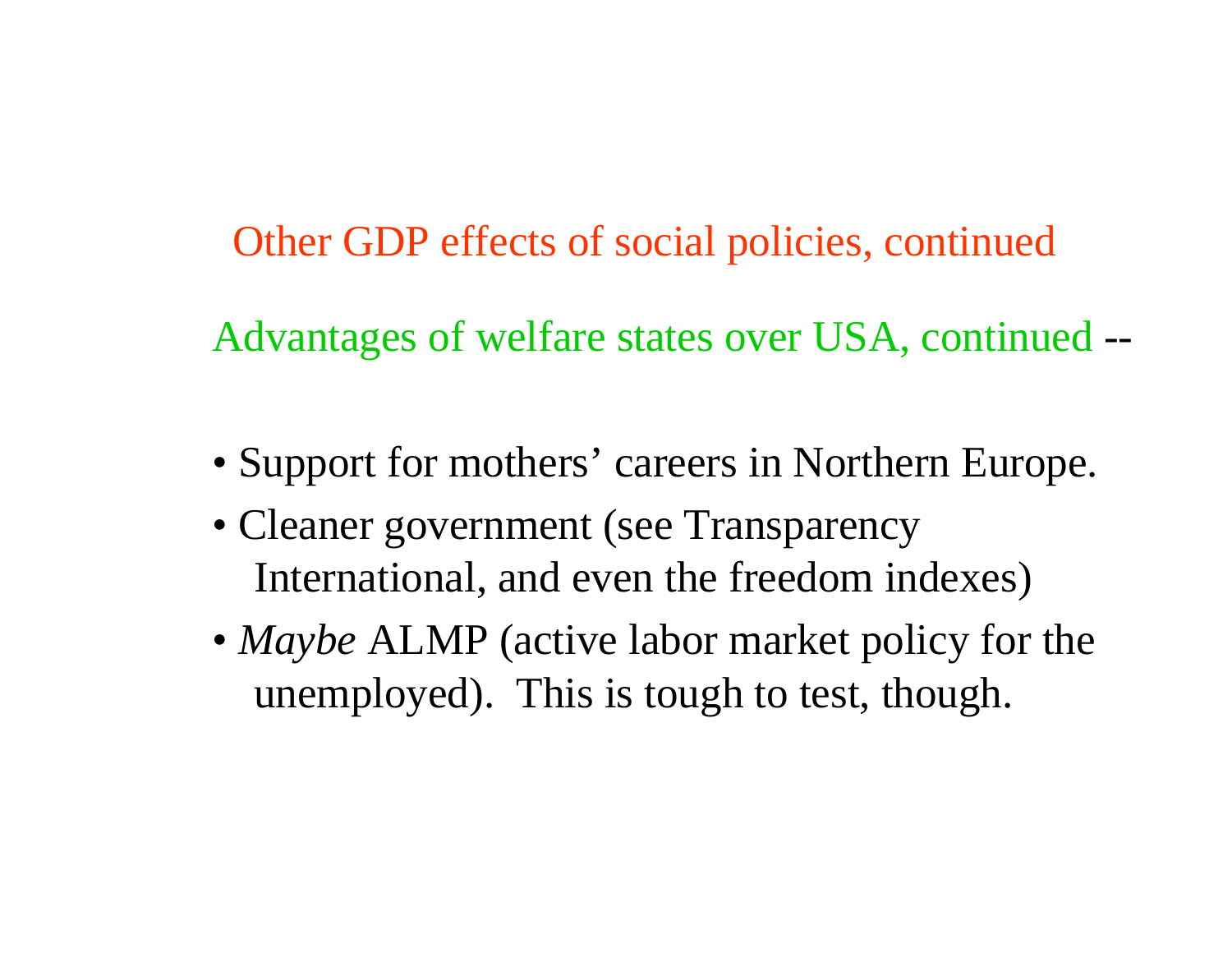The pension crisis in the 21st century: Will it kill the welfare state?

Three familiar sources of pension trouble

- Aging too fast, especially in Japan, Italy
- Asking for trouble with early retirement policy (all Mediterraneans, France, Belgium, Germany)
- Asking for trouble with overall government deficits (Japan, US - - not welfare states)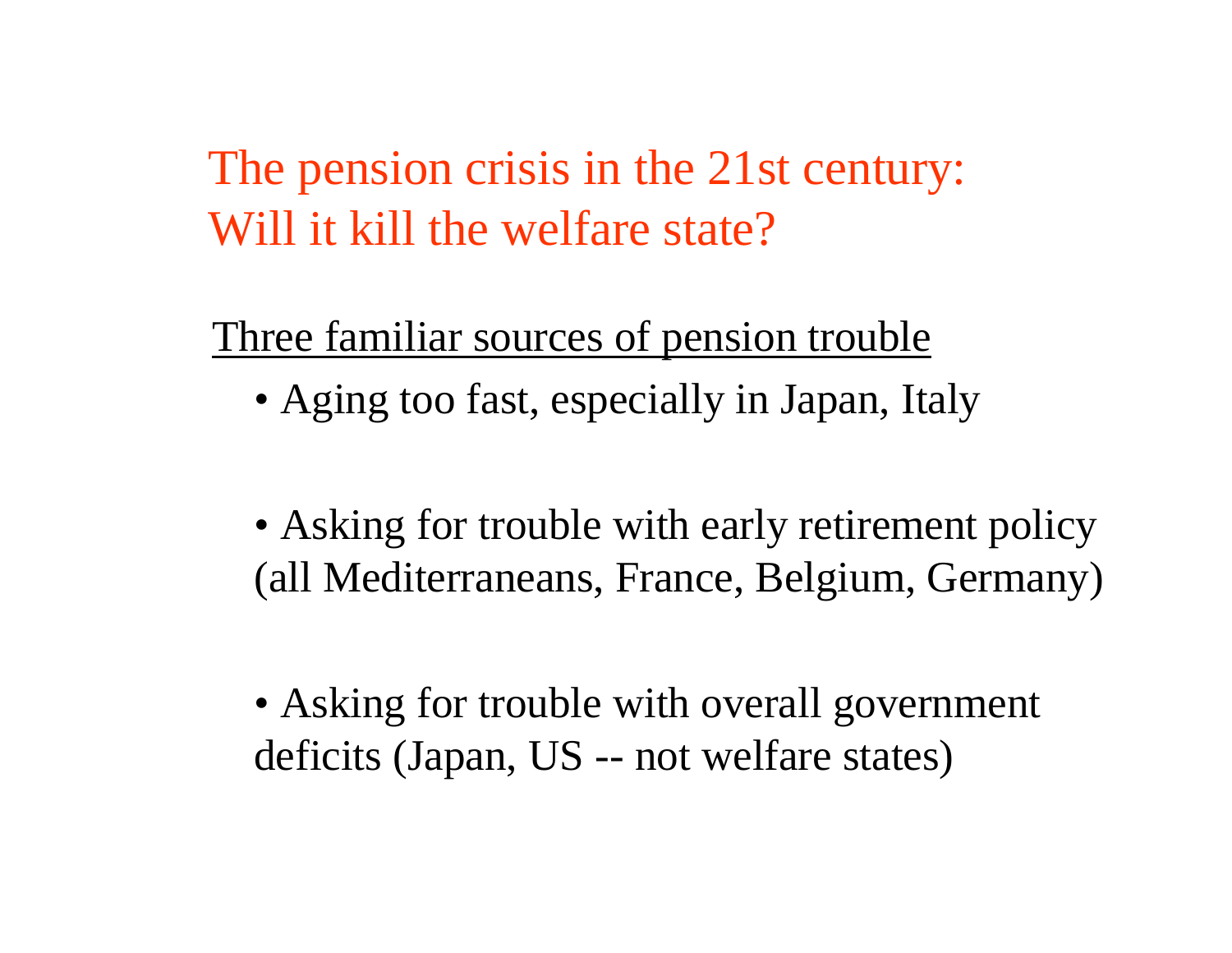## Getting older gracefully

- As the elderly share rises, something has to give. Pensions per elderly person cannot rise as fast as income per worker.
- All countries must make their (pensions per old person) rise more slowly than (income per employed person).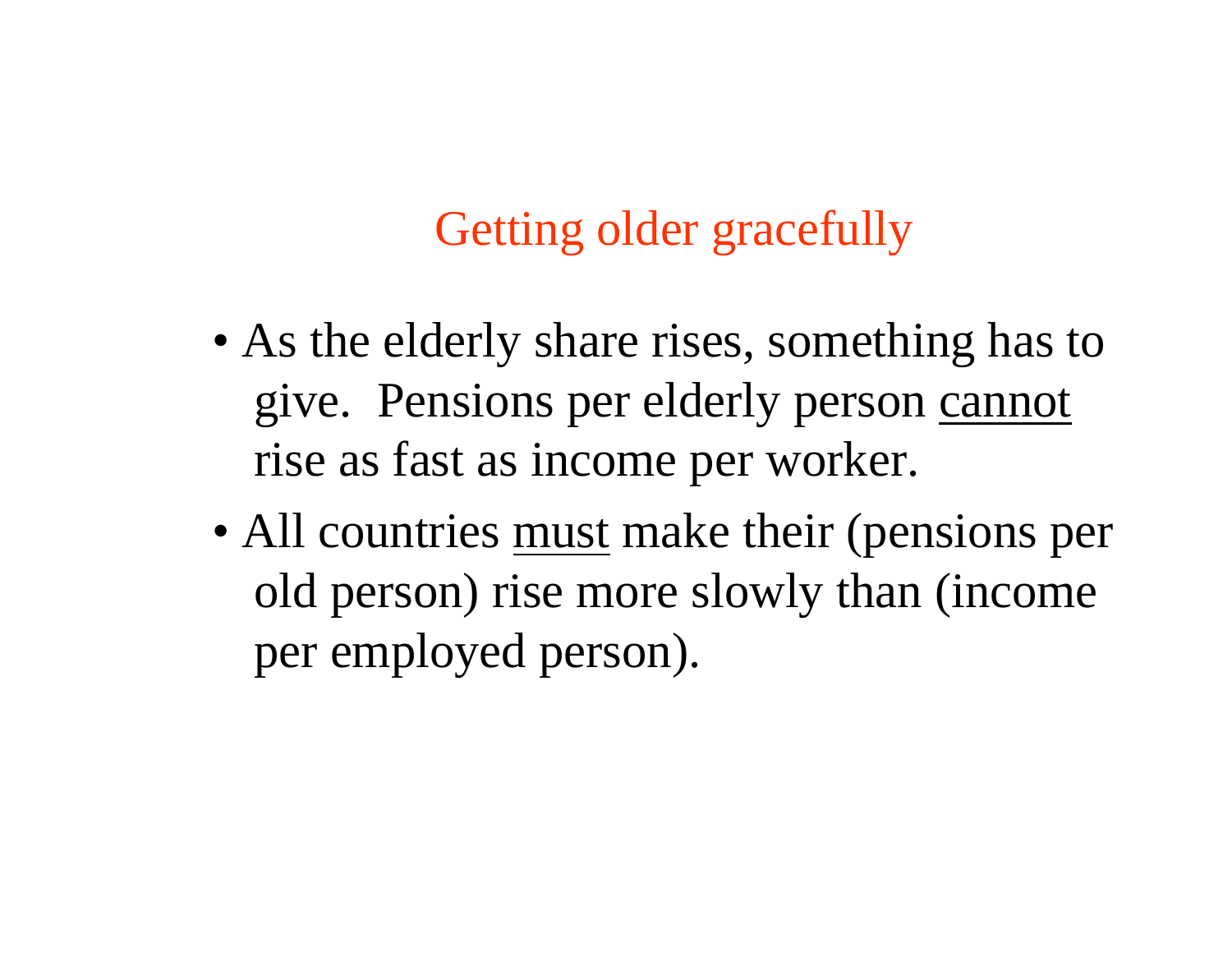Getting older gracefully, continued

- Who must make only small pension adjustments?
	- Immigration countries outside Europe, Norway, Sweden, Japan
- Who must make bigger adjustments?
	- Continental Europe, including Switzerland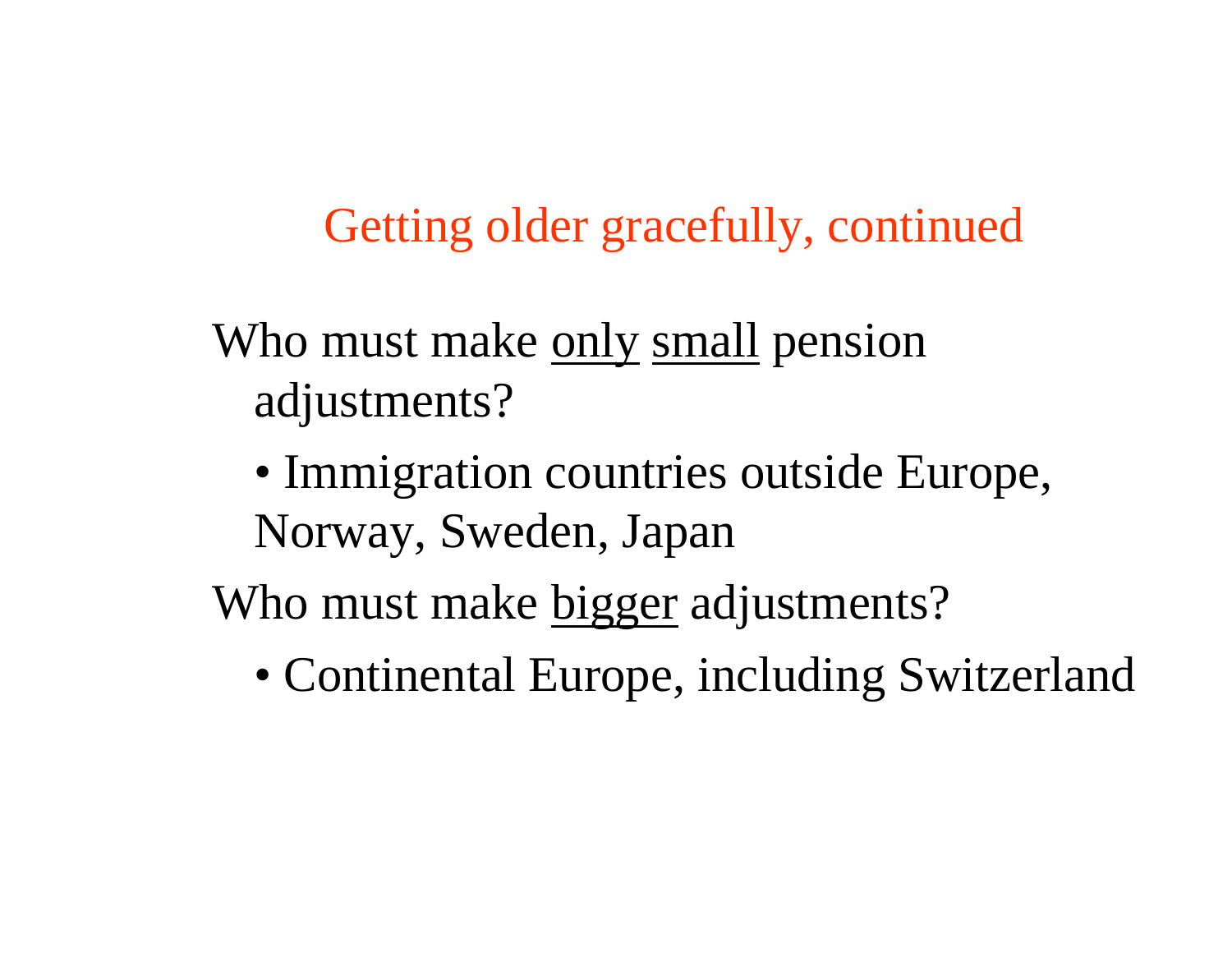### Getting older gracefully, continued

But this fact is <u>not</u> worse for public or "payas-you-go" (PAYGO) pensions. An older population must slow down its pension growth even without any public pensions. Switching to funded and privatized pensions has no effect on the degree of adjustment needed. It just shifts pensions away from the poor.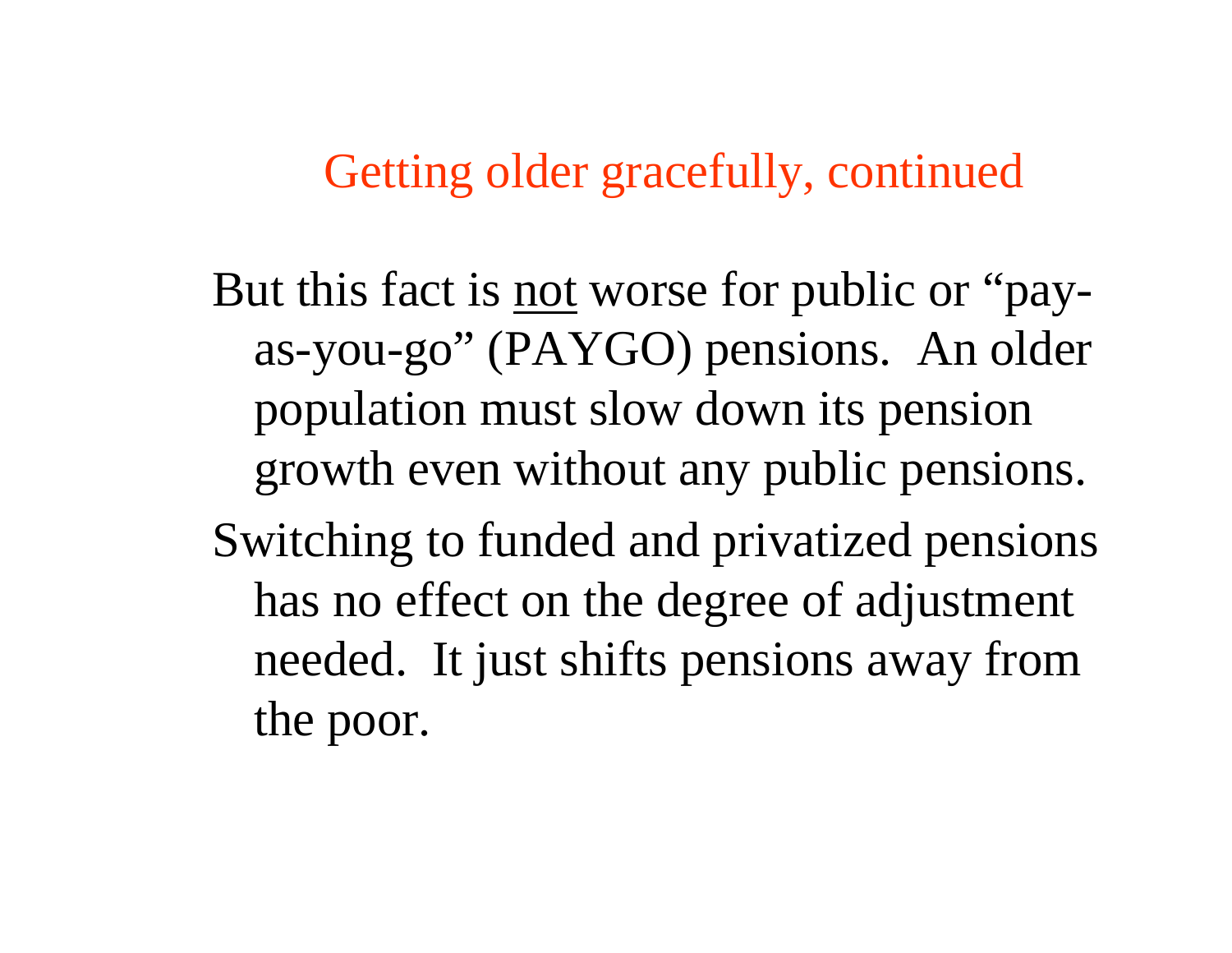Getting older gracefully, continued

- Funded systems are no more politically stable than PAYGO. History shows how easily PAYGO has replaced funded systems (e.g. U.S. Social Security 1935).
- Some OECD countries in the 1980s and 1990s have already pointed the way to the likely political adjustment in the 21st century: lower support per elderly, no change in tax share (e.g. Sweden's formula since 1998).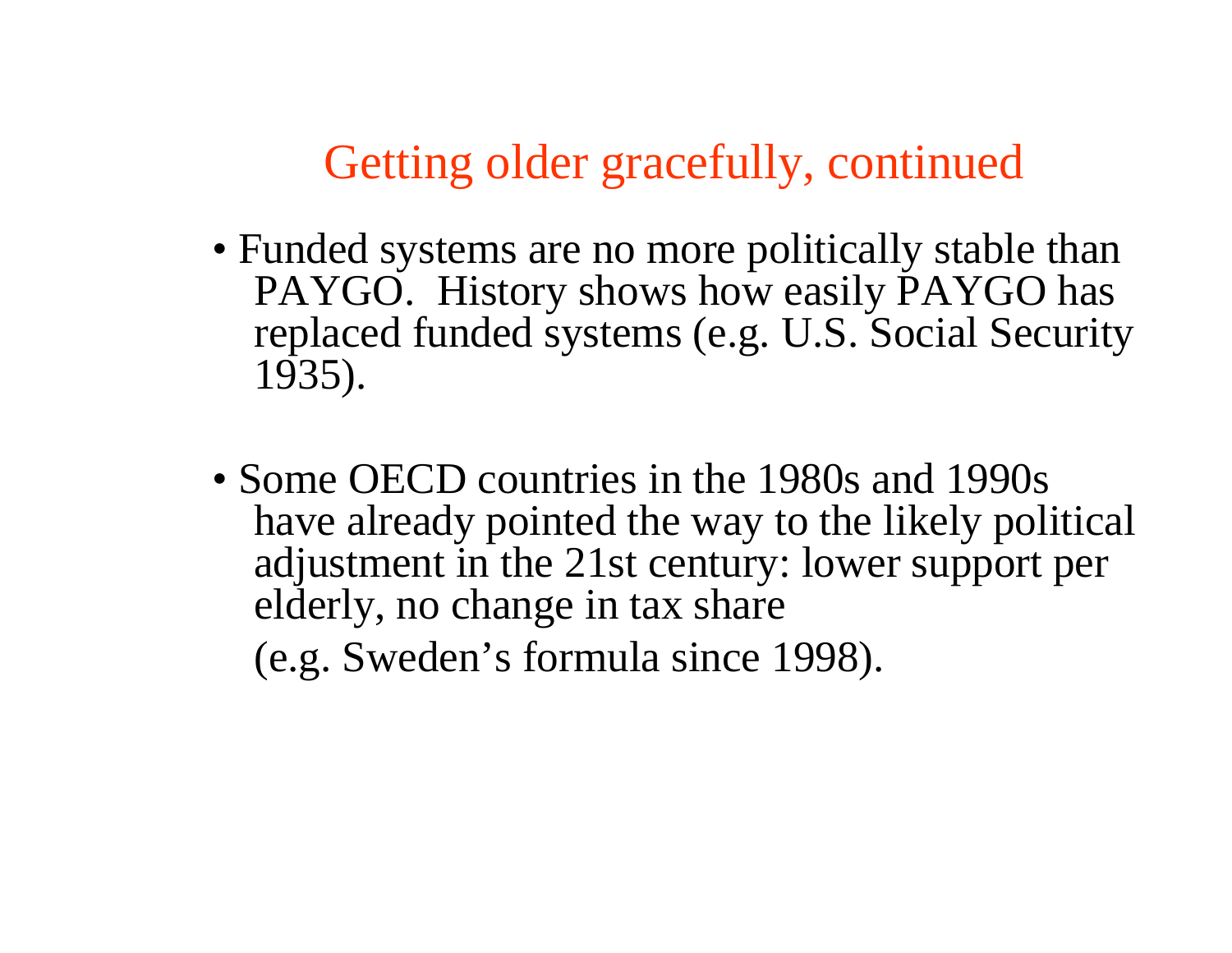Conclusion: The "trade-off" between equality and efficiency is false.

- There is <u>no</u> need to give up equality to improve growth. We know this both from statistical analysis and from common sense.
- The common sense is revealed by a simple political "reality check." Ask yourself:
- What country do you know where the political system has used all opportunities to promote both growth and equality?